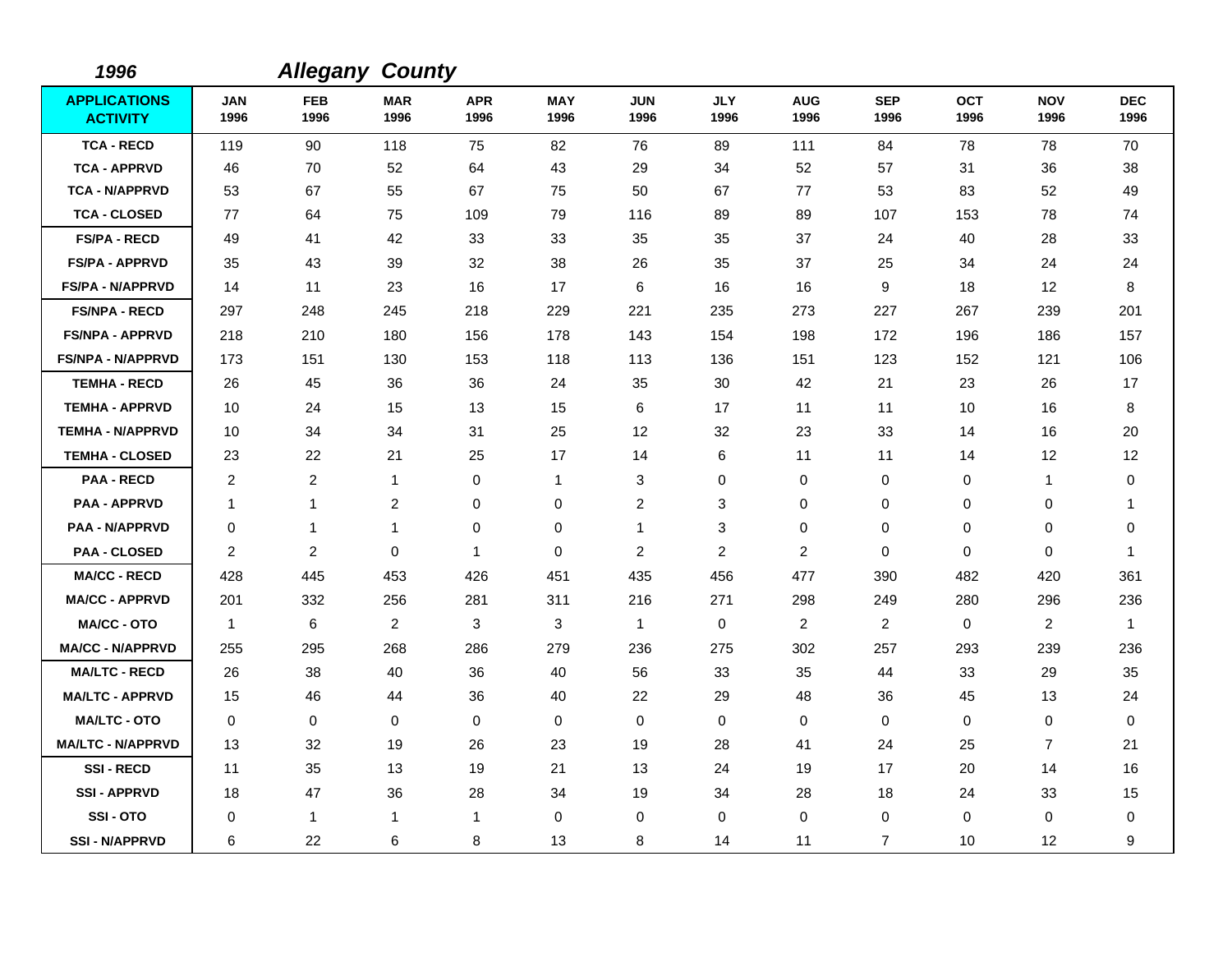| 1996                             |                    | <b>Allegany</b>    | <b>County</b>      |                    |                    |                    |                    |                    |                    |                    |                    |                    |
|----------------------------------|--------------------|--------------------|--------------------|--------------------|--------------------|--------------------|--------------------|--------------------|--------------------|--------------------|--------------------|--------------------|
| <b>CASELOAD</b><br><b>COUNTS</b> | <b>JAN</b><br>1996 | <b>FEB</b><br>1996 | <b>MAR</b><br>1996 | <b>APR</b><br>1996 | <b>MAY</b><br>1996 | <b>JUN</b><br>1996 | <b>JLY</b><br>1996 | <b>AUG</b><br>1996 | <b>SEP</b><br>1996 | <b>OCT</b><br>1996 | <b>NOV</b><br>1996 | <b>DEC</b><br>1996 |
| <b>TCA - CASE/PAID</b>           | 1,122              | 1,132              | 1,112              | 1,083              | 1,043              | 968                | 912                | 879                | 838                | 733                | 690                | 657                |
| <b>TCA - ADULT/RECIP</b>         | 1,116              | 1,131              | 1,113              | 1,079              | 1,023              | 925                | 870                | 831                | 774                | 671                | 624                | 585                |
| <b>TCA - CHILD/RECIP</b>         | 2,024              | 2,025              | 2,009              | 1,964              | 1,876              | 1,735              | 1,649              | 1,588              | 1,523              | 1,306              | 1,234              | 1,181              |
| <b>TCA - TOTAL/RECIP</b>         | 3,140              | 3,156              | 3,122              | 3,043              | 2,899              | 2,660              | 2,519              | 2,419              | 2,297              | 1,977              | 1,858              | 1,766              |
| <b>TCA - NET/EXPEND</b>          | \$345,665          | \$347,683          | \$341,897          | \$328,569          | \$314,973          | \$287,361          | \$267,725          | \$257,932          | \$247,607          | \$218,383          | \$204,023          | \$191,973          |
| FS/PA - H/HOLD CERT              | 1,554              | 1,563              | 1,564              | 1,524              | 1,510              | 1,456              | 1,409              | 1,377              | 1,304              | 1,260              | 1,206              | 1,195              |
| <b>FS/PA - H/HOLD PART</b>       | 1,553              | 1,561              | 1,563              | 1,524              | 1,505              | 1,454              | 1,408              | 1,377              | 1,301              | 1,257              | 1,203              | 1,193              |
| <b>FS/PA - INDVD PART</b>        | 3,481              | 3,509              | 3,477              | 3,387              | 3,334              | 3,177              | 3,032              | 2,918              | 2,696              | 2,542              | 2,359              | 2,314              |
| <b>FS/NPA - H/HOLD CERT</b>      | 2,193              | 2,187              | 2,211              | 2,228              | 2,205              | 2,183              | 2,189              | 2,234              | 2,245              | 2,250              | 2,296              | 2,319              |
| <b>FS/NPA - H/HOLD PART</b>      | 2,180              | 2,157              | 2,198              | 2,221              | 2,194              | 2,177              | 2,178              | 2,227              | 2,241              | 2,237              | 2,288              | 2,311              |
| <b>FS/NPA - INDVD PART</b>       | 5,681              | 5,638              | 5,713              | 5,714              | 5,675              | 5,683              | 5,720              | 5,854              | 5,880              | 5,895              | 6,051              | 6,149              |
| <b>FS/TOTAL - ISSUED</b>         | \$616,987          | \$617,695          | \$623,464          | \$619,475          | \$604,851          | \$589,420          | \$578,818          | \$578,274          | \$563,100          | \$560,964          | \$544,164          | \$547,920          |
| <b>GPA/PW - CASE/PAID</b>        | 8                  | 10                 | 8                  | 5                  | 3                  | 3                  | 9                  | 5                  | $\overline{4}$     | 3                  | $\mathbf{1}$       | 0                  |
| <b>TEMHA - CASE/PAID</b>         | 10                 | 122                | 118                | 113                | 113                | 99                 | 118                | 116                | 116                | 115                | 123                | 113                |
| <b>TEMHA - RECIP</b>             | 10                 | 114                | 112                | 103                | 111                | 98                 | 117                | 114                | 114                | 112                | 122                | 113                |
| <b>TEMHA - NET/EXPEND</b>        | (\$2,444)          | (\$17,319)         | (\$16,457)         | (\$14,070)         | (\$17,660)         | \$17,592           | \$3,796            | (\$16,542)         | \$41,571           | \$33,818           | \$11,325           | (\$4,374)          |
| <b>PAA - CASE/PAID</b>           | 24                 | 24                 | 25                 | 24                 | 24                 | 24                 | 26                 | 25                 | 25                 | 25                 | 25                 | 25                 |
| <b>PAA - RECIP</b>               | 24                 | 24                 | 25                 | 24                 | 24                 | 24                 | 26                 | 25                 | 25                 | 25                 | 25                 | 25                 |
| <b>PAA - NET/EXPEND</b>          | \$10,922           | \$10,362           | \$11,488           | \$11,029           | \$10,618           | \$10,990           | \$11,197           | \$10,392           | \$10,415           | \$10,365           | \$10,401           | \$11,030           |
| <b>MA\CC - CUC</b>               | 2,621              | 2,844              | 2,740              | 2,930              | 2,875              | 3,054              | 2,940              | 2,940              | 3,109              | 2,997              | 3,198              | 3,023              |
| <b>MA\CC - SPEND DOWN</b>        | 51                 | 68                 | 48                 | 58                 | 46                 | 64                 | 46                 | 44                 | 64                 | 64                 | 86                 | 70                 |
| <b>MA\LTC - CUC</b>              | 827                | 855                | 860                | 860                | 860                | 871                | 875                | 891                | 878                | 876                | 867                | 866                |
| <b>MAILTC - SPEND DOWN</b>       | $\Omega$           | $\Omega$           | $\mathbf 0$        | $\Omega$           | 0                  | $\Omega$           | $\Omega$           | 0                  | $\Omega$           | $\Omega$           | $\mathbf 0$        | $\Omega$           |
| <b>SSI-CUC</b>                   | 1.767              | 1,807              | 1.810              | 1.830              | 1,822              | 1,824              | 1,827              | 1.831              | 1,840              | 1,832              | 1,859              | 1,837              |
| <b>TCA - RECONS</b>              | 164                | 158                | 151                | 148                | 138                | 125                | 141                | 122                | 219                | 424                | 45                 | 3                  |
| <b>PAA - RECONS</b>              | $\overline{1}$     | $\overline{2}$     | 3                  | 0                  | 0                  | 0                  | 0                  | 0                  | $\mathbf 1$        | $\overline{2}$     | $\mathbf 0$        | 0                  |
| <b>PA/FS - RECONS</b>            | 235                | 244                | 210                | 214                | 224                | 189                | 227                | 179                | 311                | 533                | 102                | 57                 |
| <b>NPA/FS - RECONS</b>           | 226                | 255                | 223                | 253                | 243                | 238                | 248                | 229                | 406                | 870                | 148                | 67                 |
| <b>MA/CC - RECONS</b>            | 201                | 232                | 238                | 203                | 256                | 224                | 214                | 214                | 255                | 412                | 192                | 153                |
| <b>MA/LTC - RECONS</b>           | 13                 | 24                 | 21                 | 24                 | 18                 | 16                 | 14                 | 14                 | 21                 | 27                 | 22                 | 15                 |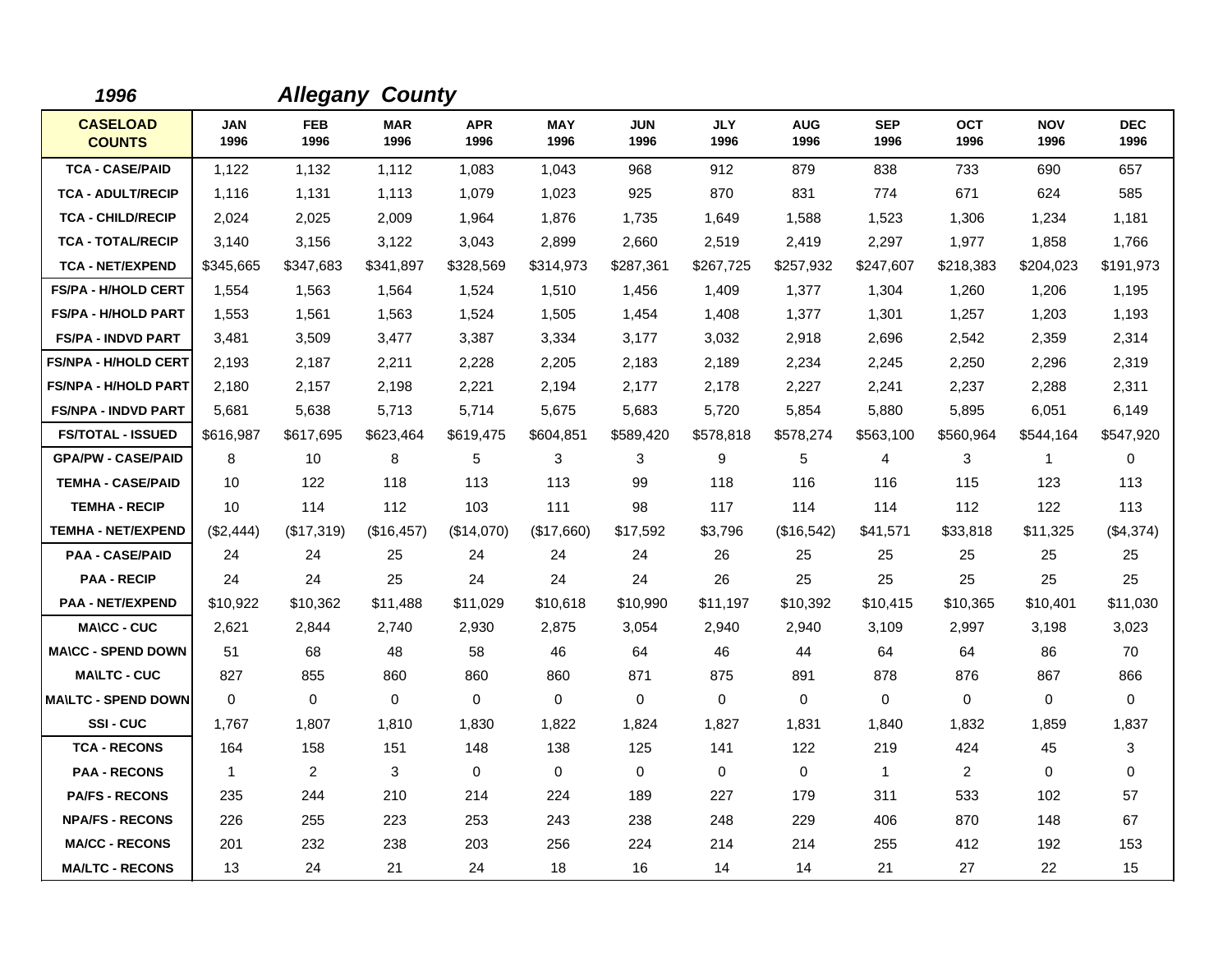| 1997                                   |                    | <b>Allegany County</b> |                    |                    |                    |                    |                    |                    |                    |                    |                    |                    |
|----------------------------------------|--------------------|------------------------|--------------------|--------------------|--------------------|--------------------|--------------------|--------------------|--------------------|--------------------|--------------------|--------------------|
| <b>APPLICATIONS</b><br><b>ACTIVITY</b> | <b>JAN</b><br>1997 | <b>FEB</b><br>1997     | <b>MAR</b><br>1997 | <b>APR</b><br>1997 | <b>MAY</b><br>1997 | <b>JUN</b><br>1997 | <b>JLY</b><br>1997 | <b>AUG</b><br>1997 | <b>SEP</b><br>1997 | <b>OCT</b><br>1997 | <b>NOV</b><br>1997 | <b>DEC</b><br>1997 |
| <b>TCA - RECD</b>                      | 84                 | 67                     | 74                 | 69                 | 63                 | 72                 | 78                 | 82                 | 78                 | 103                | 67                 | 71                 |
| <b>TCA - APPRVD</b>                    | 34                 | 41                     | 37                 | 42                 | 33                 | 32                 | 38                 | 43                 | 26                 | 46                 | 25                 | 34                 |
| <b>TCA - N/APPRVD</b>                  | 57                 | 54                     | 42                 | 45                 | 45                 | 39                 | 49                 | 48                 | 55                 | 60                 | 64                 | 61                 |
| <b>TCA - CLOSED</b>                    | 91                 | 61                     | 63                 | 47                 | 78                 | 77                 | 65                 | 51                 | 77                 | 55                 | 44                 | 41                 |
| <b>FS/PA - RECD</b>                    | 21                 | 28                     | 21                 | 19                 | 21                 | 16                 | 36                 | 32                 | 33                 | 31                 | 19                 | 19                 |
| <b>FS/PA - APPRVD</b>                  | 18                 | 26                     | 20                 | 20                 | 18                 | 24                 | 27                 | 30                 | 24                 | 28                 | 14                 | 14                 |
| <b>FS/PA - N/APPRVD</b>                | 13                 | 6                      | 5                  | $\sqrt{5}$         | 6                  | 5                  | 11                 | 12                 | 11                 | 15                 | 5                  | 5                  |
| <b>FS/NPA - RECD</b>                   | 268                | 217                    | 207                | 222                | 207                | 211                | 245                | 216                | 249                | 291                | 242                | 201                |
| <b>FS/NPA - APPRVD</b>                 | 181                | 190                    | 141                | 174                | 156                | 149                | 185                | 152                | 159                | 228                | 194                | 164                |
| <b>FS/NPA - N/APPRVD</b>               | 115                | 125                    | 103                | 110                | 92                 | 84                 | 113                | 103                | 115                | 155                | 113                | 98                 |
| <b>TEMHA - RECD</b>                    | 34                 | 26                     | 29                 | 24                 | 27                 | 18                 | 31                 | 18                 | 19                 | 22                 | 12                 | 16                 |
| <b>TEMHA - APPRVD</b>                  | 14                 | 18                     | 13                 | 11                 | $\overline{7}$     | $\overline{7}$     | 12                 | 12                 | 9                  | 14                 | 5                  | 9                  |
| <b>TEMHA - N/APPRVD</b>                | 15                 | 16                     | 11                 | 16                 | 15                 | 18                 | 16                 | 14                 | 14                 | 8                  | 8                  | 14                 |
| <b>TEMHA - CLOSED</b>                  | 12                 | 14                     | 9                  | $\overline{7}$     | 22                 | 15                 | 16                 | 14                 | 6                  | 10                 | 13                 | 7                  |
| <b>PAA - RECD</b>                      | 3                  | 2                      | 2                  | 1                  | $\mathbf{1}$       | 0                  | $\overline{c}$     | 7                  | 4                  | 5                  | $\overline{c}$     |                    |
| <b>PAA - APPRVD</b>                    | 3                  | 2                      | 1                  | 0                  | 0                  | 0                  | 1                  | 1                  | 9                  | $\overline{2}$     | 6                  | -1                 |
| <b>PAA - N/APPRVD</b>                  | $\mathbf 1$        | 2                      | 0                  | 1                  | $\overline{c}$     | 0                  | 1                  | $\mathbf{1}$       | 9                  | 2                  | 3                  | 1                  |
| <b>PAA - CLOSED</b>                    | $\mathbf{1}$       | 2                      | $\overline{2}$     | $\overline{2}$     | 0                  | $\Omega$           | 0                  | 0                  | 6                  | $\mathbf 0$        | 5                  | 0                  |
| <b>MA/CC - RECD</b>                    | 489                | 412                    | 426                | 399                | 419                | 408                | 479                | 442                | 487                | 466                | 392                | 421                |
| <b>MA/CC - APPRVD</b>                  | 324                | 298                    | 288                | 291                | 307                | 261                | 323                | 306                | 295                | 333                | 315                | 355                |
| <b>MA/CC - OTO</b>                     | $\mathbf{1}$       | 2                      | $\overline{1}$     | 0                  | $\mathbf{1}$       | $\overline{1}$     | 4                  | 0                  | $\overline{c}$     | $\overline{4}$     | $\mathbf 0$        | 1                  |
| <b>MA/CC - N/APPRVD</b>                | 270                | 278                    | 260                | 244                | 266                | 230                | 284                | 267                | 252                | 326                | 237                | 264                |
| <b>MA/LTC - RECD</b>                   | 37                 | 25                     | 32                 | 35                 | 33                 | 34                 | 35                 | 27                 | 29                 | 29                 | 28                 | 33                 |
| <b>MA/LTC - APPRVD</b>                 | 46                 | 28                     | 33                 | 35                 | 42                 | 37                 | 24                 | 43                 | 23                 | 29                 | 18                 | 23                 |
| <b>MA/LTC - OTO</b>                    | $\mathbf 0$        | $\mathbf 0$            | $\mathbf 0$        | $\mathbf 0$        | $\mathbf 0$        | $\mathbf 0$        | 0                  | 0                  | $\Omega$           | $\mathbf 0$        | $\mathbf 0$        | $\mathbf{1}$       |
| <b>MA/LTC - N/APPRVD</b>               | 37                 | 17                     | 28                 | 30                 | 33                 | 25                 | 22                 | 24                 | 21                 | 20                 | 13                 | 24                 |
| <b>SSI-RECD</b>                        | 16                 | 12                     | 11                 | 15                 | 17                 | 17                 | 21                 | 22                 | 12                 | 15                 | 12                 | 14                 |
| <b>SSI-APPRVD</b>                      | 32                 | 28                     | 13                 | 26                 | 33                 | 32                 | 27                 | 29                 | 20                 | 28                 | 19                 | 26                 |
| SSI-OTO                                | -1                 | 0                      | 0                  | 0                  | 0                  | $\mathbf 0$        | 0                  | 0                  | 0                  | $\mathbf{1}$       | 0                  | 0                  |
| <b>SSI-N/APPRVD</b>                    | 15                 | 4                      | 5                  | 4                  | 14                 | 11                 | 10                 | 9                  | 3                  | 11                 | 6                  | 9                  |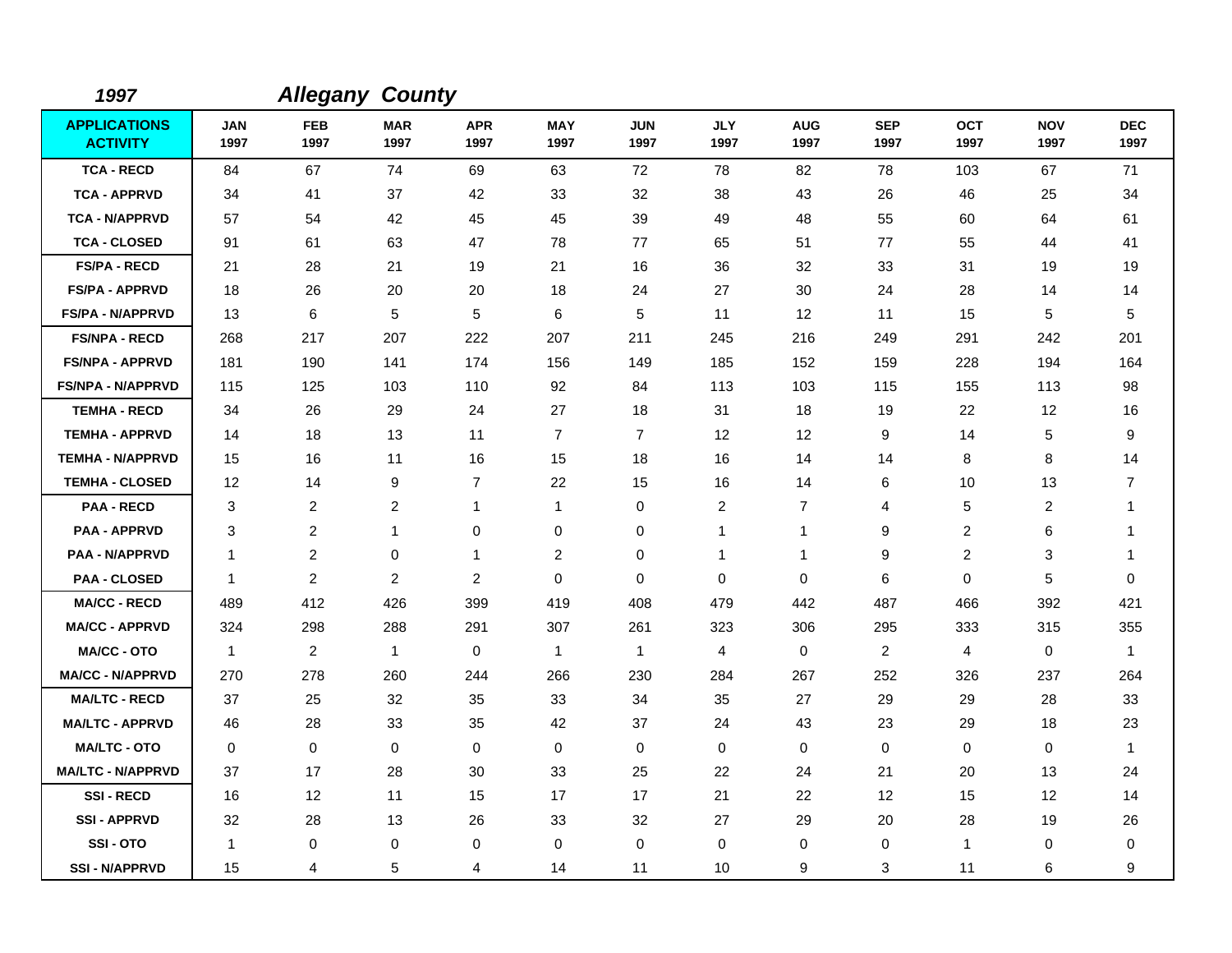| 1997                             |                    |                    | <b>Allegany County</b> |                    |                    |                    |                    |                    |                    |                    |                    |                    |
|----------------------------------|--------------------|--------------------|------------------------|--------------------|--------------------|--------------------|--------------------|--------------------|--------------------|--------------------|--------------------|--------------------|
| <b>CASELOAD</b><br><b>COUNTS</b> | <b>JAN</b><br>1997 | <b>FEB</b><br>1997 | <b>MAR</b><br>1997     | <b>APR</b><br>1997 | <b>MAY</b><br>1997 | <b>JUN</b><br>1997 | <b>JLY</b><br>1997 | <b>AUG</b><br>1997 | <b>SEP</b><br>1997 | <b>OCT</b><br>1997 | <b>NOV</b><br>1997 | <b>DEC</b><br>1997 |
| <b>TCA - CASE/PAID</b>           | 607                | 587                | 565                    | 567                | 525                | 485                | 460                | 453                | 405                | 401                | 383                | 376                |
| <b>TCA - ADULT/RECIP</b>         | 540                | 518                | 489                    | 503                | 468                | 404                | 447                | 391                | 343                | 336                | 317                | 287                |
| <b>TCA - CHILD/RECIP</b>         | 1,085              | 1,072              | 1,009                  | 1,036              | 966                | 879                | 958                | 831                | 780                | 782                | 765                | 757                |
| <b>TCA - TOTAL/RECIP</b>         | 1,625              | 1,590              | 1,498                  | 1,539              | 1,434              | 1,283              | 1,405              | 1,222              | 1,123              | 1,118              | 1,082              | 1,044              |
| <b>TCA - NET/EXPEND</b>          | \$175,961          | \$172,897          | \$168,330              | \$172,158          | \$159,288          | \$144,832          | \$149,065          | \$133,320          | \$121,238          | \$119,163          | \$115,993          | \$114,668          |
| <b>FS/PA - H/HOLD CERT</b>       | 1,133              | 1,122              | 1.109                  | 1,100              | 1,058              | 1,036              | 1,011              | 1,014              | 993                | 955                | 939                | 926                |
| <b>FS/PA - H/HOLD PART</b>       | 1,132              | 1,120              | 1,108                  | 1,100              | 1,056              | 1,034              | 1,011              | 1,012              | 993                | 952                | 939                | 923                |
| <b>FS/PA - INDVD PART</b>        | 2,132              | 2,113              | 2,056                  | 2,016              | 1,912              | 1,861              | 1,825              | 1,798              | 1,696              | 1,579              | 1,562              | 1,519              |
| <b>FS/NPA - H/HOLD CERT</b>      | 2,413              | 2,401              | 2,366                  | 2,349              | 2,336              | 2,284              | 2,308              | 2,282              | 2,268              | 2,331              | 2,314              | 2,321              |
| <b>FS/NPA - H/HOLD PART</b>      | 2,404              | 2,392              | 2,357                  | 2,337              | 2,329              | 2,279              | 2,297              | 2,271              | 2,259              | 2,321              | 2,307              | 2,314              |
| <b>FS/NPA - INDVD PART</b>       | 6,376              | 6,422              | 6,340                  | 6,329              | 6,276              | 6,114              | 6,170              | 6,153              | 6,131              | 6,281              | 6,193              | 6,229              |
| <b>FS/TOTAL - ISSUED</b>         | \$541,656          | \$544,127          | \$533,735              | \$527,980          | \$516,529          | \$496,442          | \$495,671          | \$491,534          | \$481,232          | \$492,679          | \$487,642          | \$486,103          |
| <b>GPA/PW - CASE/PAID</b>        | 0                  | 5                  | $\mathbf{1}$           | $\overline{2}$     | $\mathbf 1$        | 3                  | 3                  | 0                  | $\mathbf 0$        | 0                  | $\mathbf 0$        | 0                  |
| <b>TEMHA - CASE/PAID</b>         | 121                | 129                | 124                    | 131                | 131                | 121                | 123                | 124                | 120                | 134                | 125                | 120                |
| <b>TEMHA - RECIP</b>             | 118                | 129                | 124                    | 130                | 130                | 121                | 121                | 123                | 120                | 132                | 123                | 120                |
| <b>TEMHA - NET/EXPEND</b>        | \$19,657           | \$12,875           | \$12,407               | \$24,631           | \$11,343           | \$12,031           | \$5,182            | \$9,714            | -\$89              | \$13,856           | \$3,397            | \$10,014           |
| <b>PAA - CASE/PAID</b>           | 26                 | 27                 | 28                     | 26                 | 26                 | 26                 | 26                 | 28                 | 32                 | 34                 | 38                 | 36                 |
| <b>PAA - RECIP</b>               | 26                 | 27                 | 28                     | 26                 | 26                 | 26                 | 26                 | 28                 | 32                 | 34                 | 38                 | 36                 |
| <b>PAA - NET/EXPEND</b>          | \$11,118           | \$11,223           | \$11,904               | \$11,683           | \$11,664           | \$11,694           | \$11,613           | \$12,010           | \$12,687           | \$13,563           | \$15,400           | \$14,586           |
| <b>MA\CC - CUC</b>               | 3,128              | 3,338              | 3,233                  | 3,413              | 3,265              | 3,422              | 3,255              | 3,237              | 3,458              | 3,279              | 3,531              | 3,391              |
| <b>MA\CC - SPEND DOWN</b>        | 56                 | 66                 | 37                     | 54                 | 46                 | 56                 | 39                 | 35                 | 58                 | 58                 | 75                 | 51                 |
| <b>MAILTC - CUC</b>              | 872                | 869                | 862                    | 877                | 880                | 890                | 872                | 882                | 885                | 878                | 878                | 859                |
| <b>MAILTC - SPEND DOWN</b>       | 0                  | $\mathbf 0$        | $\mathbf 0$            | $\mathbf 0$        | $\mathbf 0$        | $\mathbf 0$        | 0                  | 0                  | $\mathbf 0$        | 0                  | $\mathbf 0$        | $\mathbf 0$        |
| SSI-CUC                          | 1,823              | 1,833              | 1,820                  | 1,830              | 1,825              | 1,848              | 1,844              | 1,843              | 1,848              | 1,822              | 1,827              | 1,820              |
| <b>TCA - RECONS</b>              | 40                 | 71                 | 71                     | 68                 | 52                 | 22                 | 28                 | 34                 | 40                 | 12                 | 13                 | 13                 |
| <b>PAA - RECONS</b>              | $\Omega$           | 2                  | 3                      | $\Omega$           | $\Omega$           | $\Omega$           | $\Omega$           | $\mathbf{1}$       | $\mathbf{1}$       | 3                  | $\mathbf{0}$       | $\overline{c}$     |
| <b>PA/FS - RECONS</b>            | 122                | 157                | 147                    | 147                | 144                | 98                 | 105                | 92                 | 108                | 96                 | 87                 | 88                 |
| <b>NPA/FS - RECONS</b>           | 173                | 235                | 230                    | 257                | 225                | 173                | 209                | 195                | 237                | 235                | 204                | 215                |
| <b>MA/CC - RECONS</b>            | 220                | 252                | 226                    | 300                | 275                | 202                | 243                | 231                | 242                | 221                | 258                | 205                |
| <b>MA/LTC - RECONS</b>           | 19                 | 24                 | 17                     | 18                 | 17                 | 18                 | 17                 | 13                 | 20                 | 12                 | 22                 | 14                 |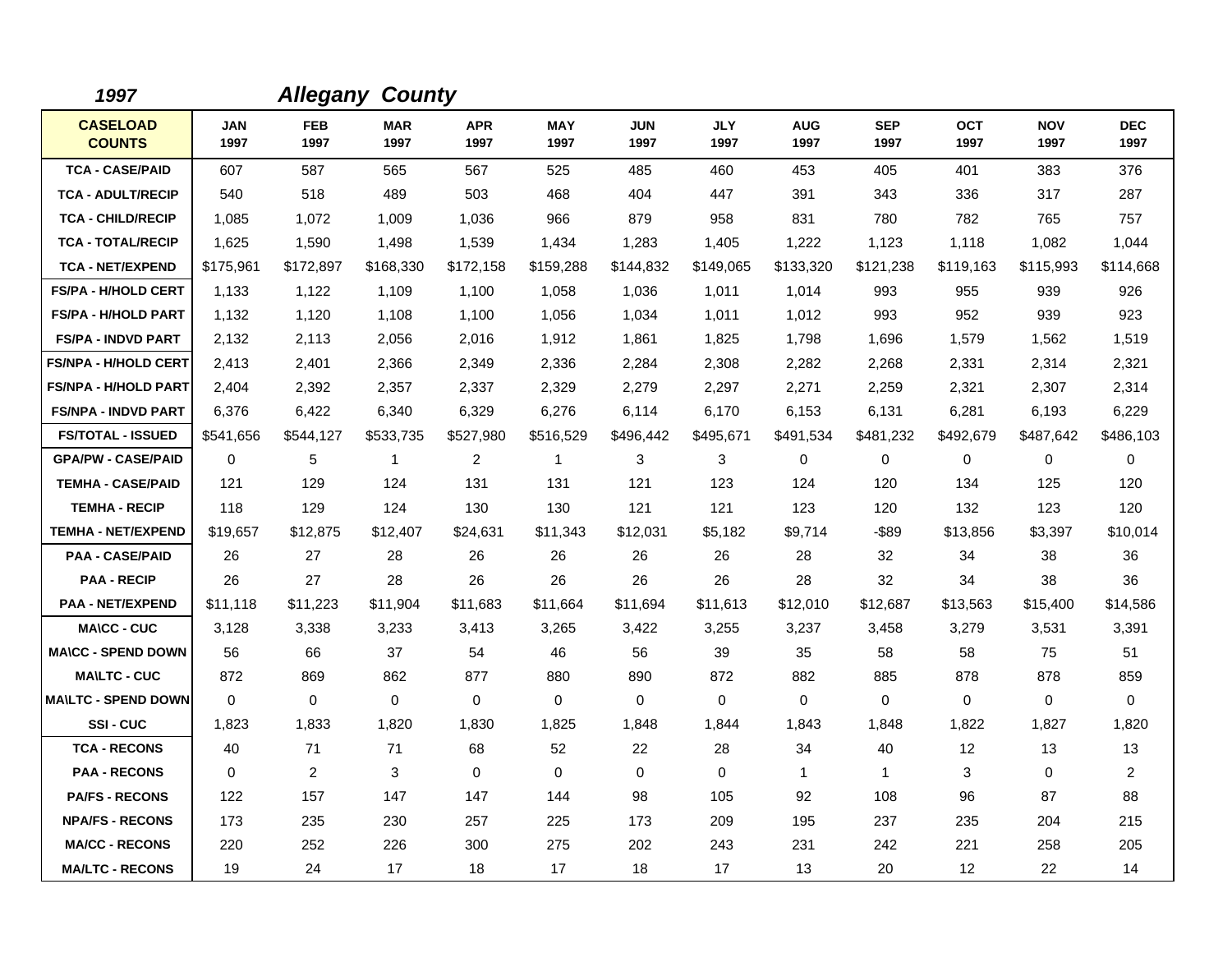| 1998                                   |                    | <b>Allegany County</b> |                    |                    |                    |                    |                    |                    |                    |                    |                    |                    |
|----------------------------------------|--------------------|------------------------|--------------------|--------------------|--------------------|--------------------|--------------------|--------------------|--------------------|--------------------|--------------------|--------------------|
| <b>APPLICATIONS</b><br><b>ACTIVITY</b> | <b>JAN</b><br>1998 | <b>FEB</b><br>1998     | <b>MAR</b><br>1998 | <b>APR</b><br>1998 | <b>MAY</b><br>1998 | <b>JUN</b><br>1998 | <b>JLY</b><br>1998 | <b>AUG</b><br>1998 | <b>SEP</b><br>1998 | <b>OCT</b><br>1998 | <b>NOV</b><br>1998 | <b>DEC</b><br>1998 |
| <b>TCA - RECD</b>                      | 95                 | 75                     | 50                 | 74                 | 59                 | 73                 | 73                 | 86                 | 78                 | 72                 | 68                 | 63                 |
| <b>TCA - APPRVD</b>                    | 34                 | 28                     | 31                 | 19                 | 35                 | 27                 | 37                 | 22                 | 33                 | 25                 | 29                 | 31                 |
| <b>TCA - N/APPRVD</b>                  | 55                 | 51                     | 40                 | 48                 | 53                 | 47                 | 51                 | 60                 | 65                 | 51                 | 52                 | 57                 |
| <b>TCA - CLOSED</b>                    | 58                 | 27                     | 26                 | 54                 | 51                 | 35                 | 42                 | 36                 | 41                 | 46                 | 25                 | 28                 |
| <b>FS/PA - RECD</b>                    | 24                 | 16                     | 19                 | 13                 | 13                 | 18                 | 17                 | 19                 | 19                 | 18                 | 15                 | 21                 |
| <b>FS/PA - APPRVD</b>                  | 22                 | 21                     | 14                 | 12                 | 14                 | 18                 | 17                 | 17                 | 17                 | 18                 | 10                 | 21                 |
| <b>FS/PA - N/APPRVD</b>                | 9                  | 3                      | 3                  | 6                  | 3                  | 5                  | 8                  | 5                  | 5                  | $\overline{7}$     | 3                  | 5                  |
| <b>FS/NPA - RECD</b>                   | 260                | 235                    | 232                | 220                | 222                | 219                | 216                | 242                | 286                | 269                | 262                | 227                |
| <b>FS/NPA - APPRVD</b>                 | 182                | 186                    | 173                | 164                | 138                | 173                | 166                | 162                | 199                | 214                | 174                | 190                |
| <b>FS/NPA - N/APPRVD</b>               | 101                | 113                    | 105                | 114                | 115                | 105                | 128                | 111                | 155                | 160                | 113                | 130                |
| <b>TEMHA - RECD</b>                    | 19                 | 16                     | 16                 | 15                 | 25                 | 21                 | 17                 | 23                 | 18                 | 23                 | 26                 | 24                 |
| <b>TEMHA - APPRVD</b>                  | 13                 | 12                     | 5                  | 6                  | 14                 | 20                 | 11                 | 12                 | 13                 | $12 \overline{ }$  | 14                 | 17                 |
| <b>TEMHA - N/APPRVD</b>                | 5                  | 10                     | 8                  | 12                 | 3                  | 12                 | 16                 | 8                  | 14                 | 11                 | 13                 | 14                 |
| <b>TEMHA - CLOSED</b>                  | 9                  | 10                     | 4                  | 9                  | 16                 | 9                  | 19                 | 15                 | 13                 | 10                 | 15                 | 16                 |
| <b>PAA - RECD</b>                      | 5                  | 4                      | 0                  | 1                  | 0                  | 1                  | 1                  | 0                  | 3                  | 0                  | 0                  | 0                  |
| <b>PAA - APPRVD</b>                    | 5                  | $\overline{c}$         | 3                  | 3                  | 0                  | $\overline{c}$     | 1                  | 1                  | $\overline{1}$     | 1                  | 0                  | 1                  |
| <b>PAA - N/APPRVD</b>                  | $\overline{c}$     | 0                      | $\mathbf{1}$       | $\overline{2}$     | 0                  | 1                  | $\mathbf 1$        | 1                  | 1                  | 0                  | 0                  | 1                  |
| <b>PAA - CLOSED</b>                    | 3                  | 0                      | 3                  | 5                  | 1                  | 3                  | 4                  | $\mathbf 0$        | $\Omega$           | $\overline{2}$     | $\overline{7}$     | 3                  |
| <b>MA/CC - RECD</b>                    | 456                | 464                    | 430                | 455                | 389                | 471                | 452                | 482                | 466                | 463                | 381                | 364                |
| <b>MA/CC - APPRVD</b>                  | 291                | 363                    | 343                | 350                | 288                | 370                | 394                | 417                | 378                | 385                | 313                | 355                |
| <b>MA/CC - OTO</b>                     | $\mathbf 0$        | 3                      | $\mathbf{1}$       | $\mathbf{1}$       | $\mathbf{1}$       | $\overline{2}$     | $\overline{4}$     | $\mathbf{1}$       | $\mathbf{1}$       | 5                  | 0                  | $\mathbf{1}$       |
| <b>MA/CC - N/APPRVD</b>                | 223                | 232                    | 224                | 237                | 225                | 232                | 298                | 231                | 256                | 268                | 201                | 252                |
| <b>MA/LTC - RECD</b>                   | 27                 | 33                     | 27                 | 44                 | 26                 | 30                 | 23                 | 28                 | 32                 | 24                 | 25                 | 36                 |
| <b>MA/LTC - APPRVD</b>                 | 29                 | 35                     | 19                 | 23                 | 26                 | 29                 | 38                 | 15                 | 19                 | 18                 | 15                 | 25                 |
| <b>MA/LTC - OTO</b>                    | 0                  | $\mathbf 0$            | $\mathbf 0$        | $\mathbf 0$        | $\mathbf 0$        | $\mathbf 0$        | $\mathbf 0$        | 0                  | $\mathbf 0$        | $\mathbf 0$        | 0                  | $\mathbf 0$        |
| <b>MA/LTC - N/APPRVD</b>               | 24                 | 27                     | 17                 | 25                 | 22                 | 29                 | 22                 | 17                 | 16                 | 13                 | 9                  | 20                 |
| <b>SSI-RECD</b>                        | 13                 | 14                     | 21                 | 21                 | 16                 | 11                 | 18                 | 11                 | 14                 | 9                  | 12                 | 10                 |
| <b>SSI-APPRVD</b>                      | 25                 | 30                     | 29                 | 31                 | 29                 | 29                 | 36                 | 16                 | 25                 | 11                 | 20                 | 18                 |
| SSI-OTO                                | 0                  | 0                      | 0                  | 0                  | 0                  | $\mathbf 0$        | $\mathbf{1}$       | 0                  | $\mathbf 0$        | 0                  | 0                  | 0                  |
| <b>SSI - N/APPRVD</b>                  | 4                  | $\overline{7}$         | 5                  | 4                  | 9                  | 13                 | 13                 | 4                  | 10                 | 5                  | 9                  | 4                  |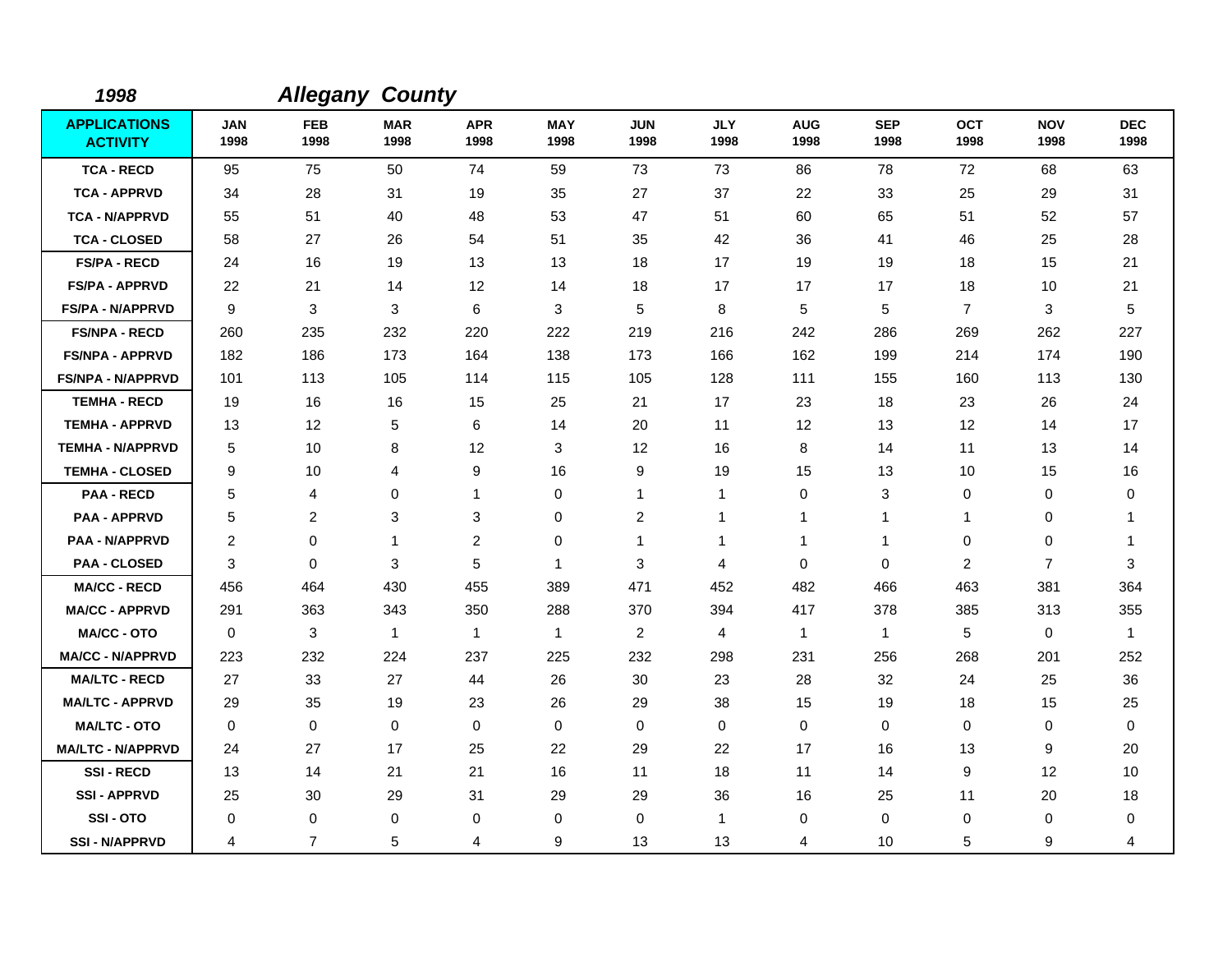| 1998                             |                    |                    | <b>Allegany County</b> |                    |                    |                    |                    |                    |                    |                    |                    |                    |
|----------------------------------|--------------------|--------------------|------------------------|--------------------|--------------------|--------------------|--------------------|--------------------|--------------------|--------------------|--------------------|--------------------|
| <b>CASELOAD</b><br><b>COUNTS</b> | <b>JAN</b><br>1998 | <b>FEB</b><br>1998 | <b>MAR</b><br>1998     | <b>APR</b><br>1998 | <b>MAY</b><br>1998 | <b>JUN</b><br>1998 | <b>JLY</b><br>1998 | <b>AUG</b><br>1998 | <b>SEP</b><br>1998 | <b>OCT</b><br>1998 | <b>NOV</b><br>1998 | <b>DEC</b><br>1998 |
| <b>TCA - CASE/PAID</b>           | 367                | 388                | 396                    | 342                | 332                | 319                | 317                | 303                | 298                | 279                | 281                | 289                |
| <b>TCA - ADULT/RECIP</b>         | 273                | 306                | 318                    | 241                | 227                | 209                | 185                | 190                | 184                | 175                | 175                | 182                |
| <b>TCA - CHILD/RECIP</b>         | 683                | 728                | 776                    | 619                | 598                | 547                | 488                | 506                | 490                | 456                | 483                | 482                |
| <b>TCA - TOTAL/RECIP</b>         | 956                | 1,034              | 1,094                  | 860                | 825                | 756                | 673                | 696                | 674                | 631                | 658                | 664                |
| <b>TCA - NET/EXPEND</b>          | \$104,722          | \$108,588          | \$110,727              | \$93,131           | \$91,520           | \$86,822           | \$90,763           | \$85,786           | \$84,247           | \$78,385           | \$79,645           | \$82,195           |
| <b>FS/PA - H/HOLD CERT</b>       | 925                | 918                | 917                    | 907                | 898                | 898                | 884                | 873                | 869                | 870                | 857                | 848                |
| <b>FS/PA - H/HOLD PART</b>       | 924                | 918                | 915                    | 907                | 897                | 897                | 883                | 871                | 868                | 869                | 857                | 845                |
| <b>FS/PA - INDVD PART</b>        | 1,501              | 1,503              | 1,493                  | 1,465              | 1,431              | 1,380              | 1,337              | 1,322              | 1,278              | 1,274              | 1,226              | 1,206              |
| <b>FS/NPA - H/HOLD CERT</b>      | 2,322              | 2,350              | 2,356                  | 2,355              | 2,331              | 2,321              | 2,294              | 2,222              | 2,217              | 2,228              | 2,224              | 2,283              |
| <b>FS/NPA - H/HOLD PART</b>      | 2,312              | 2,337              | 2,344                  | 2,349              | 2,324              | 2,311              | 2,290              | 2,215              | 2,206              | 2,217              | 2,221              | 2,272              |
| <b>FS/NPA - INDVD PART</b>       | 6,283              | 6,288              | 6,254                  | 6,311              | 6,252              | 6,270              | 6,233              | 6,001              | 5,976              | 6,017              | 6,003              | 6,078              |
| <b>FS/TOTAL - ISSUED</b>         | \$478,439          | \$483,904          | \$480,446              | \$478,674          | \$470,559          | \$466,243          | \$459,096          | \$431,308          | \$426,651          | \$454,498          | \$450,948          | \$456,672          |
| <b>GPA/PW - CASE/PAID</b>        | $\Omega$           | 0                  | 0                      | $\mathbf 0$        | 0                  | $\mathbf 0$        | $\mathbf 0$        | 0                  | $\mathbf 0$        | 0                  | $\mathbf 0$        | 0                  |
| <b>TEMHA - CASE/PAID</b>         | 127                | 130                | 135                    | 130                | 135                | 135                | 155                | 145                | 150                | 148                | 155                | 154                |
| <b>TEMHA - RECIP</b>             | 127                | 129                | 132                    | 126                | 132                | 132                | 151                | 143                | 146                | 145                | 152                | 152                |
| <b>TEMHA - NET/EXPEND</b>        | \$10,900           | \$8,444            | \$5,351                | \$6,920            | \$12,995           | \$6,377            | \$6.809            | \$9,218            | \$7,000            | \$13,998           | \$11,221           | \$14,815           |
| <b>PAA - CASE/PAID</b>           | 38                 | 39                 | 42                     | 37                 | 37                 | 37                 | 31                 | 33                 | 36                 | 35                 | 27                 | 26                 |
| <b>PAA - RECIP</b>               | 38                 | 39                 | 42                     | 37                 | 37                 | 37                 | 31                 | 33                 | 36                 | 35                 | 27                 | 26                 |
| <b>PAA - NET/EXPEND</b>          | \$14,259           | \$14,890           | \$13,716               | \$13,122           | \$9,565            | \$13,220           | \$12,612           | \$12,633           | \$14,519           | \$13,450           | \$10,236           | \$10,828           |
| <b>MA\CC - CUC</b>               | 3,431              | 3,703              | 3,585                  | 3,818              | 3,593              | 3,820              | 3,619              | 3,669              | 3,872              | 3,784              | 3,939              | 3,770              |
| <b>MA\CC - SPEND DOWN</b>        | 48                 | 58                 | 34                     | 44                 | 48                 | 62                 | 42                 | 41                 | 51                 | 46                 | 65                 | 41                 |
| <b>MAILTC - CUC</b>              | 894                | 901                | 892                    | 897                | 895                | 889                | 891                | 888                | 878                | 878                | 868                | 861                |
| <b>MA\LTC - SPEND DOWN</b>       | $\Omega$           | 0                  | $\mathbf 0$            | 0                  | $\mathbf 0$        | $\mathbf 0$        | $\mathbf 0$        | 0                  | 0                  | 0                  | 0                  | 0                  |
| <b>SSI-CUC</b>                   | 1,820              | 1,842              | 1,821                  | 1,842              | 1,844              | 1,862              | 1,865              | 1,864              | 1,880              | 1,868              | 1,885              | 1,887              |
| <b>TCA - RECONS</b>              | 19                 | 42                 | 32                     | 31                 | 25                 | 21                 | 16                 | 16                 | 21                 | 16                 | 13                 | 13                 |
| <b>PAA - RECONS</b>              | $\Omega$           | 3                  | $\overline{2}$         | 0                  | $\mathbf 0$        | $\mathbf 0$        | $\mathbf{1}$       | 0                  | 0                  | 3                  | 0                  | $\overline{2}$     |
| <b>PA/FS - RECONS</b>            | 101                | 154                | 116                    | 93                 | 102                | 112                | 106                | 79                 | 85                 | 95                 | 97                 | 94                 |
| <b>NPA/FS - RECONS</b>           | 215                | 299                | 257                    | 224                | 243                | 229                | 262                | 222                | 257                | 250                | 236                | 259                |
| <b>MA/CC - RECONS</b>            | 288                | 345                | 291                    | 281                | 268                | 298                | 366                | 294                | 360                | 296                | 337                | 360                |
| <b>MA/LTC - RECONS</b>           | 21                 | 26                 | 32                     | 17                 | 18                 | 26                 | 17                 | 20                 | 21                 | 22                 | 27                 | 23                 |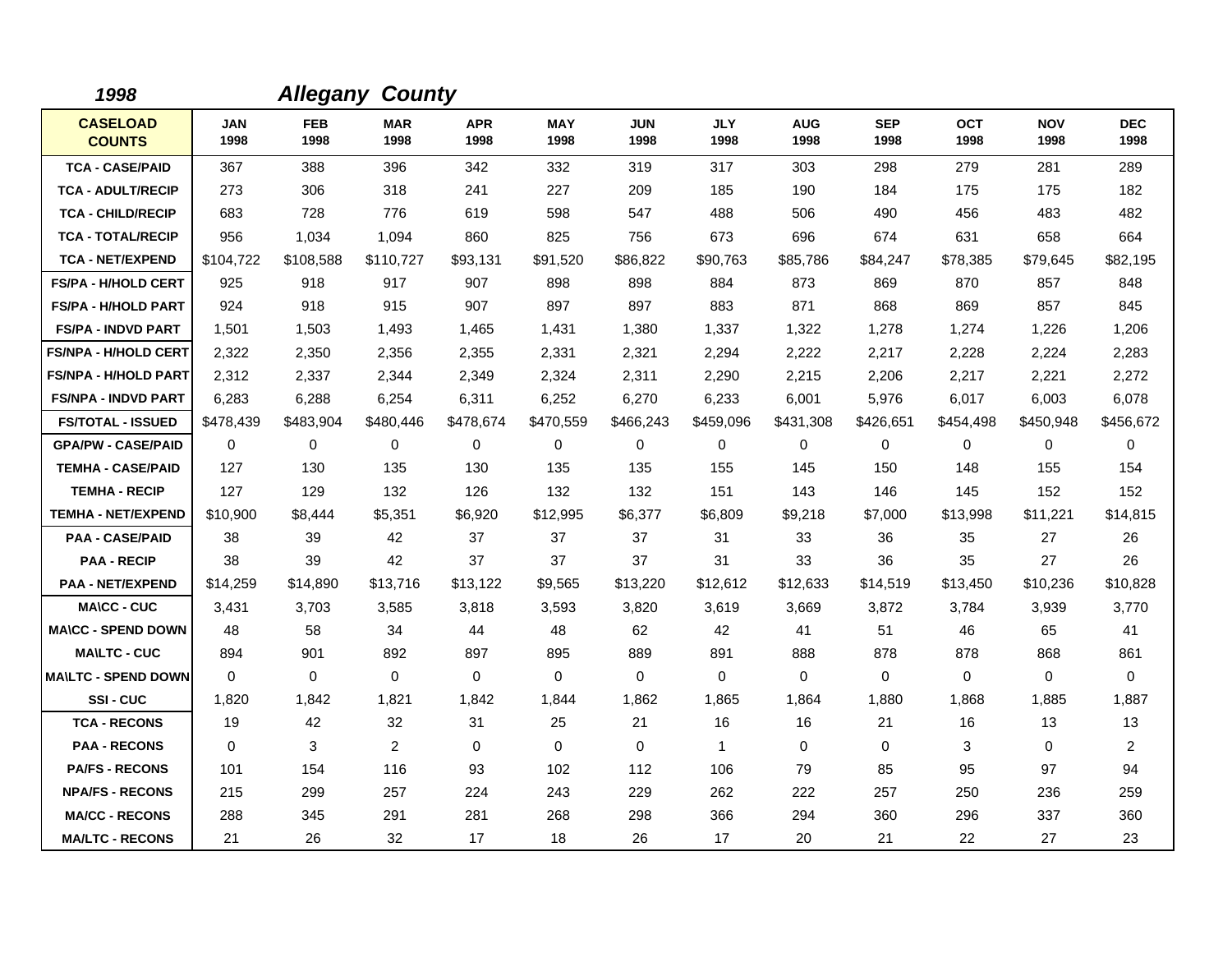| 1999                                   |                    | <b>Allegany</b>    | <b>County</b>      |                    |                    |                    |                    |                         |                    |                    |                    |                    |
|----------------------------------------|--------------------|--------------------|--------------------|--------------------|--------------------|--------------------|--------------------|-------------------------|--------------------|--------------------|--------------------|--------------------|
| <b>APPLICATIONS</b><br><b>ACTIVITY</b> | <b>JAN</b><br>1999 | <b>FEB</b><br>1999 | <b>MAR</b><br>1999 | <b>APR</b><br>1999 | <b>MAY</b><br>1999 | <b>JUN</b><br>1999 | <b>JLY</b><br>1999 | <b>AUG</b><br>1999      | <b>SEP</b><br>1999 | <b>OCT</b><br>1999 | <b>NOV</b><br>1999 | <b>DEC</b><br>1999 |
| <b>TCA - RECD</b>                      | 69                 | 43                 | 83                 | 59                 | 40                 | 53                 | 63                 | 58                      | 68                 | 66                 | 47                 | 66                 |
| <b>TCA - APPRVD</b>                    | 25                 | 21                 | 27                 | 31                 | 14                 | 22                 | 23                 | 22                      | 24                 | 34                 | 18                 | 26                 |
| <b>TCA - N/APPRVD</b>                  | 54                 | 32                 | 48                 | 46                 | 37                 | 37                 | 43                 | 36                      | 47                 | 48                 | 40                 | 63                 |
| <b>TCA - CLOSED</b>                    | 41                 | 34                 | 28                 | 35                 | 28                 | 27                 | 34                 | 20                      | 27                 | 23                 | 22                 | 25                 |
| <b>FS/PA - RECD</b>                    | 11                 | 30                 | 23                 | 14                 | 16                 | 21                 | 26                 | 19                      | 18                 | 18                 | 21                 | 15                 |
| <b>FS/PA - APPRVD</b>                  | 10                 | 26                 | 18                 | 14                 | 19                 | 19                 | 25                 | 20                      | 21                 | 13                 | 17                 | 19                 |
| <b>FS/PA - N/APPRVD</b>                | 3                  | 10                 | 9                  | 6                  | $\overline{2}$     | 4                  | 9                  | 5                       | 3                  | 6                  | 4                  | $\overline{7}$     |
| <b>FS/NPA - RECD</b>                   | 278                | 236                | 235                | 217                | 214                | 227                | 251                | 235                     | 301                | 310                | 257                | 238                |
| <b>FS/NPA - APPRVD</b>                 | 196                | 187                | 164                | 175                | 139                | 147                | 172                | 175                     | 188                | 225                | 189                | 189                |
| <b>FS/NPA - N/APPRVD</b>               | 123                | 120                | 125                | 106                | 96                 | 123                | 120                | 101                     | 132                | 155                | 129                | 133                |
| <b>TEMHA - RECD</b>                    | 19                 | 22                 | 24                 | 21                 | 15                 | 27                 | 21                 | 24                      | 19                 | 30                 | 37                 | 27                 |
| <b>TEMHA - APPRVD</b>                  | 13                 | 12                 | 13                 | 18                 | 3                  | $\overline{7}$     | 17                 | 11                      | 12                 | 18                 | 10                 | 17                 |
| <b>TEMHA - N/APPRVD</b>                | 11                 | 5                  | 14                 | 19                 | 9                  | 14                 | 13                 | 14                      | 11                 | 24                 | 18                 | 26                 |
| <b>TEMHA - CLOSED</b>                  | 17                 | 8                  | 12                 | 18                 | 21                 | 10                 | 20                 | 13                      | 12                 | 25                 | 11                 | 16                 |
| <b>PAA - RECD</b>                      | 0                  | $\overline{c}$     | $\mathbf{1}$       | 3                  | $\overline{c}$     | 6                  | 1                  | $\overline{\mathbf{c}}$ | 0                  | 2                  | 2                  | $\overline{c}$     |
| <b>PAA - APPRVD</b>                    | 0                  | 3                  | $\mathbf{1}$       | 5                  | 4                  | 3                  | 4                  | 1                       | $\mathbf{1}$       | $\overline{c}$     | $\overline{c}$     | $\overline{c}$     |
| <b>PAA - N/APPRVD</b>                  | 0                  | $\mathbf{1}$       | 0                  | 3                  | 0                  | 0                  | $\overline{c}$     | 0                       | 0                  | 0                  | 0                  | 0                  |
| <b>PAA - CLOSED</b>                    | 6                  | 3                  | $\mathbf{1}$       | $\overline{2}$     | 0                  | 1                  | $\mathbf{1}$       | 3                       | 4                  | 3                  | $\mathbf 0$        | $\overline{2}$     |
| <b>MA/CC - RECD</b>                    | 471                | 429                | 434                | 429                | 409                | 388                | 452                | 437                     | 469                | 399                | 396                | 313                |
| <b>MA/CC - APPRVD</b>                  | 311                | 350                | 315                | 309                | 332                | 286                | 316                | 299                     | 294                | 343                | 275                | 284                |
| <b>MA/CC - OTO</b>                     | $\mathbf{1}$       | 0                  | 3                  | $\mathbf{1}$       | $\overline{1}$     | $\mathbf 0$        | $\overline{2}$     | $\mathbf{1}$            | 3                  | $\mathbf{1}$       | $\mathbf 0$        | $\mathbf 0$        |
| <b>MA/CC - N/APPRVD</b>                | 184                | 231                | 242                | 276                | 219                | 237                | 233                | 230                     | 210                | 240                | 195                | 207                |
| <b>MA/LTC - RECD</b>                   | 28                 | 40                 | 26                 | 37                 | 30                 | 38                 | 36                 | 38                      | 26                 | 28                 | 32                 | 28                 |
| <b>MA/LTC - APPRVD</b>                 | 26                 | 31                 | 30                 | 35                 | 25                 | 32                 | 30                 | 22                      | 22                 | 19                 | 27                 | 12                 |
| <b>MA/LTC - OTO</b>                    | 0                  | 0                  | 0                  | 0                  | 0                  | 0                  | 0                  | 0                       | 0                  | 0                  | $\mathbf 0$        | 0                  |
| <b>MA/LTC - N/APPRVD</b>               | 32                 | 18                 | 35                 | 34                 | 13                 | 25                 | 20                 | 27                      | 19                 | 28                 | 26                 | 12                 |
| <b>SSI-RECD</b>                        | 14                 | 14                 | 20                 | 16                 | 19                 | 14                 | 14                 | 17                      | 19                 | 17                 | 17                 | 14                 |
| <b>SSI-APPRVD</b>                      | 16                 | 31                 | 31                 | 28                 | 33                 | 27                 | 25                 | 16                      | 26                 | 31                 | 18                 | 23                 |
| SSI-OTO                                | 0                  | 0                  | 0                  | 0                  | 0                  | 0                  | 0                  | 0                       | $\mathbf{1}$       | 0                  | 0                  | 0                  |
| <b>SSI-N/APPRVD</b>                    | $\overline{7}$     | 3                  | 14                 | 9                  | 11                 | 10                 | 12                 | 17                      | 11                 | 5                  | $\overline{7}$     | 5                  |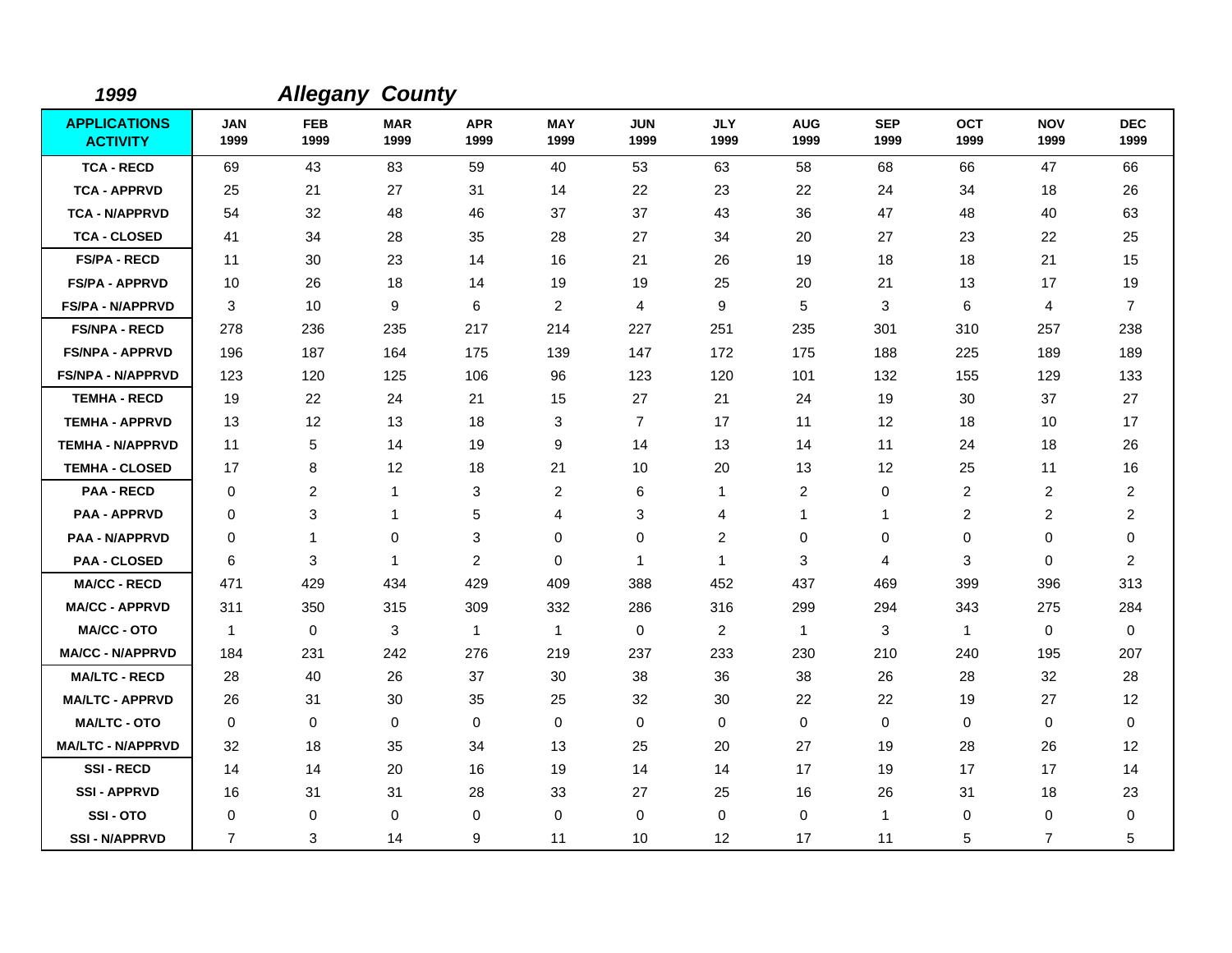| 1999                             |                    |                    | <b>Allegany County</b> |                    |                    |                    |                    |                    |                    |                    |                    |                    |
|----------------------------------|--------------------|--------------------|------------------------|--------------------|--------------------|--------------------|--------------------|--------------------|--------------------|--------------------|--------------------|--------------------|
| <b>CASELOAD</b><br><b>COUNTS</b> | <b>JAN</b><br>1999 | <b>FEB</b><br>1999 | <b>MAR</b><br>1999     | <b>APR</b><br>1999 | <b>MAY</b><br>1999 | <b>JUN</b><br>1999 | <b>JLY</b><br>1999 | <b>AUG</b><br>1999 | <b>SEP</b><br>1999 | <b>OCT</b><br>1999 | <b>NOV</b><br>1999 | <b>DEC</b><br>1999 |
| <b>TCA - CASE/PAID</b>           | 271                | 259                | 262                    | 256                | 236                | 233                | 229                | 225                | 225                | 242                | 253                | 235                |
| <b>TCA - ADULT/RECIP</b>         | 162                | 154                | 154                    | 147                | 124                | 117                | 107                | 112                | 114                | 130                | 132                | 131                |
| <b>TCA - CHILD/RECIP</b>         | 450                | 442                | 462                    | 449                | 411                | 405                | 393                | 396                | 393                | 427                | 446                | 408                |
| <b>TCA - TOTAL/RECIP</b>         | 612                | 596                | 616                    | 596                | 535                | 522                | 500                | 508                | 507                | 557                | 578                | 539                |
| <b>TCA - NET/EXPEND</b>          | \$76,708           | \$71,093           | \$74,060               | \$70,627           | \$66,702           | \$61,976           | \$65.544           | \$56,265           | \$66,632           | \$71,716           | \$72,443           | \$73,787           |
| <b>FS/PA - H/HOLD CERT</b>       | 843                | 843                | 833                    | 814                | 817                | 828                | 821                | 812                | 807                | 786                | 798                | 814                |
| <b>FS/PA - H/HOLD PART</b>       | 843                | 842                | 832                    | 812                | 814                | 824                | 818                | 811                | 805                | 786                | 797                | 814                |
| <b>FS/PA - INDVD PART</b>        | 1,216              | 1,196              | 1,175                  | 1,139              | 1,154              | 1,175              | 1,140              | 1,113              | 1,115              | 1,089              | 1,092              | 1,147              |
| <b>FS/NPA - H/HOLD CERT</b>      | 2,307              | 2,312              | 2,287                  | 2,269              | 2,178              | 2,136              | 2,109              | 2,093              | 2,050              | 2,059              | 2,047              | 2,054              |
| <b>FS/NPA - H/HOLD PART</b>      | 2,298              | 2,306              | 2,275                  | 2,262              | 2,176              | 2,128              | 2,099              | 2,089              | 2,040              | 2,049              | 2,036              | 2,048              |
| <b>FS/NPA - INDVD PART</b>       | 6,110              | 6,175              | 6,106                  | 6,036              | 5,781              | 5,675              | 5,615              | 5,540              | 5,398              | 5,357              | 5,304              | 5,325              |
| <b>FS/TOTAL - ISSUED</b>         | \$457,159          | \$462,833          | \$459,566              | \$454,763          | \$440,199          | \$425,567          | \$412,137          | \$408,073          | \$398,778          | \$399,766          | \$397,710          | \$402,580          |
| <b>GPA/PW - CASE/PAID</b>        | $\Omega$           | 0                  | $\mathbf 0$            | 0                  | $\mathbf 0$        | 0                  | $\mathbf 0$        | 0                  | $\mathbf 0$        | $\mathbf 0$        | $\mathbf 0$        | 0                  |
| <b>TEMHA - CASE/PAID</b>         | 150                | 153                | 117                    | 166                | 143                | 141                | 162                | 149                | 154                | 142                | 148                | 152                |
| <b>TEMHA - RECIP</b>             | 150                | 153                | 110                    | 164                | 142                | 139                | 159                | 147                | 153                | 143                | 146                | 152                |
| <b>TEMHA - NET/EXPEND</b>        | \$8,225            | \$13,971           | \$11,355               | \$7,416            | \$14,009           | \$5,967            | \$6,824            | \$9,566            | \$4,071            | \$14,870           | \$15,453           | \$19,044           |
| <b>PAA - CASE/PAID</b>           | 24                 | 24                 | 24                     | 27                 | 36                 | 30                 | 41                 | 33                 | 33                 | 30                 | 32                 | 32                 |
| <b>PAA - RECIP</b>               | 24                 | 24                 | 24                     | 27                 | 36                 | 30                 | 41                 | 33                 | 33                 | 30                 | 32                 | 32                 |
| <b>PAA - NET/EXPEND</b>          | \$10,262           | \$10,317           | \$10,695               | \$9,264            | \$11,273           | \$10,781           | \$10,928           | \$11,243           | \$10,215           | \$10,380           | \$10,771           | \$10,709           |
| <b>MA\CC - CUC</b>               | 3,807              | 3,996              | 3,830                  | 3,992              | 3,820              | 3,948              | 3,739              | 3,712              | 3,855              | 3,693              | 3,840              | 3,669              |
| <b>MA\CC - SPEND DOWN</b>        | 37                 | 52                 | 40                     | 56                 | 48                 | 62                 | 48                 | 37                 | 49                 | 38                 | 51                 | 38                 |
| <b>MAILTC - CUC</b>              | 857                | 863                | 853                    | 859                | 857                | 862                | 865                | 873                | 872                | 862                | 877                | 867                |
| <b>MAILTC - SPEND DOWN</b>       | $\Omega$           | 0                  | $\mathbf 0$            | $\mathbf 0$        | $\mathbf 0$        | 0                  | $\mathbf 0$        | 0                  | $\mathbf 0$        | $\mathbf 0$        | $\mathbf 0$        | $\mathbf 0$        |
| <b>SSI-CUC</b>                   | 1,886              | 1,896              | 1,889                  | 1,872              | 1,866              | 1,876              | 1,875              | 1,844              | 1,861              | 1,856              | 1,865              | 1,864              |
| <b>TCA - RECONS</b>              | 22                 | 23                 | 20                     | 28                 | 19                 | 18                 | 10                 | 10                 | 19                 | 8                  | 11                 | 10                 |
| <b>PAA - RECONS</b>              | $\mathbf 0$        | $\mathbf{1}$       | 3                      | $\mathbf 0$        | $\mathbf 0$        | $\mathbf{1}$       | $\mathbf{1}$       | $\overline{2}$     | $\mathbf{1}$       | $\mathbf{1}$       | 0                  | $\overline{2}$     |
| <b>PA/FS - RECONS</b>            | 103                | 112                | 118                    | 118                | 128                | 120                | 105                | 97                 | 115                | 95                 | 100                | 86                 |
| <b>NPA/FS - RECONS</b>           | 254                | 261                | 315                    | 359                | 340                | 281                | 287                | 317                | 302                | 299                | 292                | 310                |
| <b>MA/CC - RECONS</b>            | 404                | 440                | 422                    | 484                | 498                | 413                | 445                | 432                | 400                | 356                | 357                | 368                |
| <b>MA/LTC - RECONS</b>           | 31                 | 29                 | 34                     | 23                 | 31                 | 20                 | 31                 | 25                 | 18                 | 20                 | 30                 | 31                 |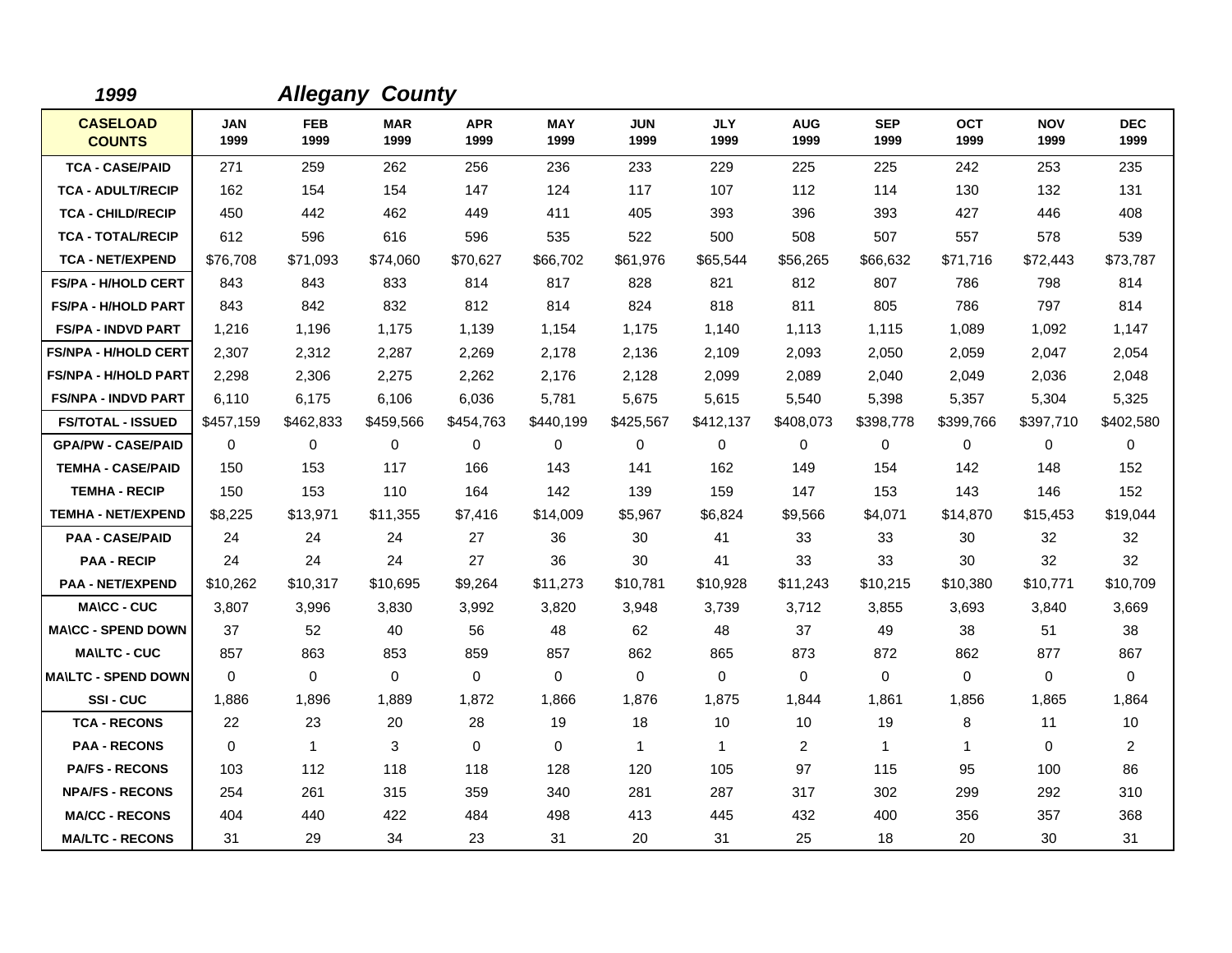| 2000                                   |                    | <b>Allegany</b>    | <b>County</b>      |                    |                    |                    |                         |                    |                    |                    |                    |                    |
|----------------------------------------|--------------------|--------------------|--------------------|--------------------|--------------------|--------------------|-------------------------|--------------------|--------------------|--------------------|--------------------|--------------------|
| <b>APPLICATIONS</b><br><b>ACTIVITY</b> | <b>JAN</b><br>2000 | <b>FEB</b><br>2000 | <b>MAR</b><br>2000 | <b>APR</b><br>2000 | <b>MAY</b><br>2000 | <b>JUN</b><br>2000 | <b>JLY</b><br>2000      | <b>AUG</b><br>2000 | <b>SEP</b><br>2000 | <b>OCT</b><br>2000 | <b>NOV</b><br>2000 | <b>DEC</b><br>2000 |
| <b>TCA - RECD</b>                      | 61                 | 56                 | 57                 | 56                 | 47                 | 47                 | 50                      | 50                 | 58                 | 57                 | 57                 | 40                 |
| <b>TCA - APPRVD</b>                    | 22                 | 21                 | 20                 | 18                 | 20                 | 15                 | 17                      | 18                 | 20                 | 27                 | 25                 | 15                 |
| <b>TCA - N/APPRVD</b>                  | 45                 | 54                 | 46                 | 41                 | 39                 | 44                 | 39                      | 43                 | 48                 | 37                 | 49                 | 37                 |
| <b>TCA - CLOSED</b>                    | 25                 | 28                 | 27                 | 23                 | 26                 | 21                 | 18                      | 16                 | 20                 | 21                 | 24                 | 25                 |
| <b>FS/PA - RECD</b>                    | 27                 | 24                 | 16                 | 17                 | 20                 | 17                 | 16                      | 18                 | 21                 | 27                 | 21                 | 32                 |
| <b>FS/PA - APPRVD</b>                  | 20                 | 21                 | 21                 | 15                 | 12                 | 20                 | 13                      | 17                 | 18                 | 26                 | 25                 | 33                 |
| <b>FS/PA - N/APPRVD</b>                | 5                  | $\overline{7}$     | $\sqrt{5}$         | $\overline{2}$     | $\overline{7}$     | $\overline{7}$     | 2                       | $\overline{c}$     | 8                  | $\overline{c}$     | 4                  | $\overline{7}$     |
| <b>FS/NPA - RECD</b>                   | 286                | 239                | 259                | 209                | 223                | 268                | 226                     | 309                | 306                | 277                | 280                | 255                |
| <b>FS/NPA - APPRVD</b>                 | 218                | 175                | 179                | 146                | 169                | 175                | 162                     | 198                | 215                | 226                | 181                | 208                |
| <b>FS/NPA - N/APPRVD</b>               | 146                | 121                | 120                | 99                 | 96                 | 132                | 100                     | 131                | 170                | 138                | 135                | 123                |
| <b>TEMHA - RECD</b>                    | 32                 | 27                 | 38                 | 19                 | 34                 | 46                 | 25                      | 27                 | 25                 | 33                 | 24                 | 27                 |
| <b>TEMHA - APPRVD</b>                  | 16                 | 12                 | 24                 | 13                 | $\overline{7}$     | 23                 | 19                      | 13                 | 8                  | 11                 | 9                  | 9                  |
| <b>TEMHA - N/APPRVD</b>                | 22                 | 22                 | 26                 | 19                 | 17                 | 24                 | 24                      | 24                 | 22                 | 18                 | 25                 | 18                 |
| <b>TEMHA - CLOSED</b>                  | 22                 | 13                 | 10                 | 18                 | 20                 | 21                 | 15                      | 15                 | 20                 | 16                 | 19                 | 15                 |
| <b>PAA - RECD</b>                      | 3                  | 3                  | $\mathbf 0$        | 1                  | $\mathbf{1}$       | $\overline{c}$     | 0                       | 0                  | $\mathbf{1}$       | 5                  | 1                  | $\overline{1}$     |
| <b>PAA - APPRVD</b>                    | 2                  | 3                  | $\mathbf 1$        | 1                  | 0                  | 4                  | $\overline{\mathbf{c}}$ | 1                  | $\mathbf{1}$       | 8                  | 3                  | $\overline{2}$     |
| <b>PAA - N/APPRVD</b>                  | $\mathbf{1}$       | 0                  | $\mathbf 0$        | 0                  | $\mathbf{1}$       | 0                  | 1                       | 0                  | $\mathbf{1}$       | $\overline{2}$     | 0                  | 0                  |
| <b>PAA - CLOSED</b>                    | -1                 | $\mathbf 0$        | 3                  | 5                  | $\overline{c}$     | 3                  | $\overline{c}$          | 0                  | $\overline{c}$     | 8                  | $\overline{c}$     | -1                 |
| <b>MA/CC - RECD</b>                    | 365                | 392                | 475                | 365                | 395                | 404                | 344                     | 452                | 424                | 415                | 384                | 347                |
| <b>MA/CC - APPRVD</b>                  | 292                | 243                | 416                | 276                | 266                | 330                | 241                     | 334                | 334                | 335                | 282                | 260                |
| <b>MA/CC - OTO</b>                     | $\mathbf{1}$       | 3                  | 3                  | $\overline{1}$     | $\overline{2}$     | 3                  | $\mathbf{1}$            | $\mathbf{1}$       | 2                  | $\overline{2}$     | $\overline{2}$     | $\overline{1}$     |
| <b>MA/CC - N/APPRVD</b>                | 235                | 190                | 276                | 203                | 178                | 224                | 213                     | 241                | 257                | 222                | 204                | 202                |
| <b>MA/LTC - RECD</b>                   | 34                 | 42                 | 36                 | 23                 | 30                 | 22                 | 25                      | 25                 | 34                 | 26                 | 20                 | 23                 |
| <b>MA/LTC - APPRVD</b>                 | 29                 | 22                 | 39                 | 27                 | 26                 | 14                 | 22                      | 28                 | 23                 | 29                 | 19                 | 10                 |
| <b>MA/LTC - OTO</b>                    | 0                  | 0                  | 0                  | 0                  | 0                  | $\mathbf 0$        | 0                       | 0                  | $\mathbf 0$        | 0                  | 0                  | 0                  |
| <b>MA/LTC - N/APPRVD</b>               | 37                 | 26                 | 26                 | 22                 | 24                 | 18                 | 20                      | 18                 | 26                 | 25                 | 10                 | 9                  |
| <b>SSI-RECD</b>                        | 14                 | 12                 | 35                 | 16                 | 18                 | 6                  | 10                      | 21                 | 25                 | 21                 | 14                 | 14                 |
| <b>SSI - APPRVD</b>                    | 25                 | 20                 | 57                 | 31                 | 29                 | 23                 | 19                      | 36                 | 37                 | 36                 | 26                 | 23                 |
| SSI-OTO                                | 0                  | 1                  | $\mathbf 0$        | 0                  | 0                  | 0                  | $\mathbf 0$             | 0                  | 0                  | 0                  | 0                  | 0                  |
| <b>SSI - N/APPRVD</b>                  | 8                  | 4                  | 16                 | $\overline{7}$     | 8                  | 6                  | 1                       | $\overline{7}$     | 13                 | $\overline{7}$     | 10                 | $\overline{7}$     |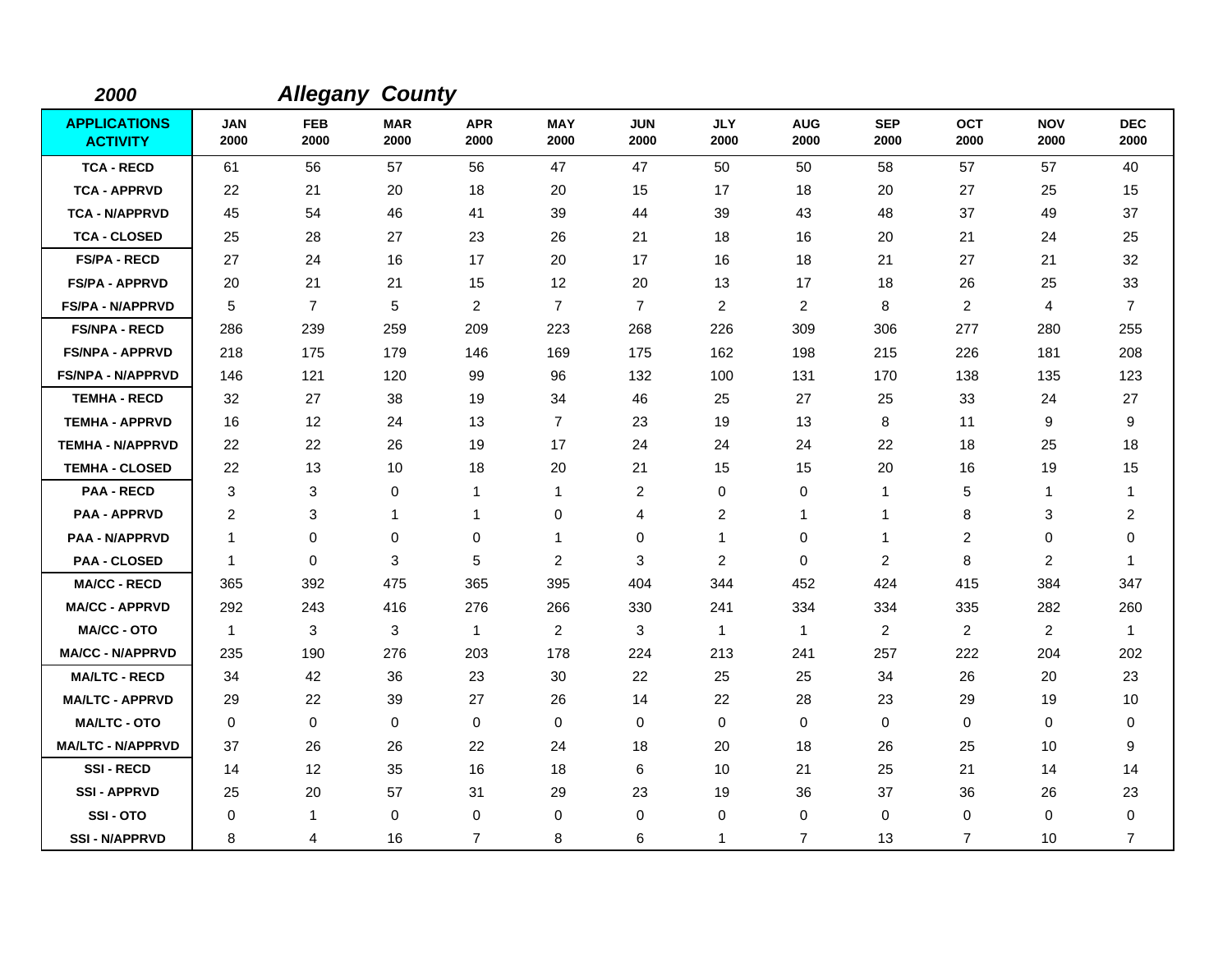| 2000                             |                    |                    | <b>Allegany County</b> |                    |                    |                    |                    |                    |                    |                    |                    |                    |
|----------------------------------|--------------------|--------------------|------------------------|--------------------|--------------------|--------------------|--------------------|--------------------|--------------------|--------------------|--------------------|--------------------|
| <b>CASELOAD</b><br><b>COUNTS</b> | <b>JAN</b><br>2000 | <b>FEB</b><br>2000 | <b>MAR</b><br>2000     | <b>APR</b><br>2000 | <b>MAY</b><br>2000 | <b>JUN</b><br>2000 | <b>JLY</b><br>2000 | <b>AUG</b><br>2000 | <b>SEP</b><br>2000 | <b>OCT</b><br>2000 | <b>NOV</b><br>2000 | <b>DEC</b><br>2000 |
| <b>TCA - CASE/PAID</b>           | 237                | 229                | 234                    | 216                | 216                | 205                | 208                | 216                | 217                | 229                | 223                | 209                |
| <b>TCA - ADULT/RECIP</b>         | 140                | 125                | 113                    | 110                | 108                | 98                 | 105                | 109                | 109                | 125                | 123                | 107                |
| <b>TCA - CHILD/RECIP</b>         | 408                | 396                | 415                    | 370                | 358                | 334                | 337                | 347                | 346                | 369                | 374                | 340                |
| <b>TCA - TOTAL/RECIP</b>         | 548                | 521                | 528                    | 480                | 466                | 432                | 442                | 456                | 455                | 494                | 497                | 447                |
| <b>TCA - NET/EXPEND</b>          | \$67,242           | \$68,250           | \$63,430               | \$63,595           | \$64,296           | \$53,948           | \$68,004           | \$59,209           | \$64,352           | \$66,464           | \$72,140           | \$64,257           |
| <b>FS/PA - H/HOLD CERT</b>       | 792                | 799                | 800                    | 795                | 805                | 794                | 787                | 799                | 795                | 825                | 832                | 859                |
| <b>FS/PA - H/HOLD PART</b>       | 790                | 796                | 798                    | 793                | 803                | 792                | 787                | 796                | 794                | 823                | 830                | 857                |
| <b>FS/PA - INDVD PART</b>        | 1,100              | 1,108              | 1,095                  | 1,098              | 1,100              | 1.063              | 1,042              | 1,081              | 1,066              | 1,123              | 1,118              | 1,186              |
| <b>FS/NPA - H/HOLD CERT</b>      | 2,050              | 2,045              | 2,065                  | 2,018              | 1,960              | 1,962              | 1,930              | 1,934              | 1,920              | 1,916              | 1,901              | 1,879              |
| <b>FS/NPA - H/HOLD PART</b>      | 2,045              | 2,037              | 2,050                  | 2,008              | 1,948              | 1,957              | 1,927              | 1,926              | 1,913              | 1,907              | 1,892              | 1,872              |
| <b>FS/NPA - INDVD PART</b>       | 5,309              | 5,267              | 5,291                  | 5,195              | 5,015              | 5,072              | 4,988              | 4,963              | 4,945              | 4,905              | 4,832              | 4,796              |
| <b>FS/TOTAL - ISSUED</b>         | \$390,176          | \$397,251          | \$398,678              | \$393,395          | \$374,249          | \$372,468          | \$362,025          | \$365,408          | \$358,616          | \$374,835          | \$370,345          | \$376,698          |
| <b>GPA/PW - CASE/PAID</b>        | 0                  | 0                  | 0                      | 0                  | 0                  | 0                  | $\mathbf 0$        | 0                  | 0                  | 0                  | 0                  | 0                  |
| <b>TEMHA - CASE/PAID</b>         | 154                | 154                | 177                    | 173                | 158                | 154                | 184                | 175                | 156                | 162                | 153                | 145                |
| <b>TEMHA - RECIP</b>             | 151                | 154                | 170                    | 167                | 152                | 148                | 178                | 174                | 156                | 159                | 149                | 145                |
| <b>TEMHA - NET/EXPEND</b>        | \$1,120            | \$17,828           | \$12,893               | \$10,648           | \$12,154           | \$18,308           | \$22,101           | \$18,264           | \$13,045           | \$3,949            | \$23,868           | \$14,421           |
| <b>PAA - CASE/PAID</b>           | 31                 | 37                 | 35                     | 29                 | 28                 | 29                 | 33                 | 31                 | 28                 | 29                 | 31                 | 31                 |
| <b>PAA - RECIP</b>               | 31                 | 37                 | 35                     | 29                 | 28                 | 29                 | 33                 | 31                 | 28                 | 29                 | 31                 | 31                 |
| <b>PAA - NET/EXPEND</b>          | \$9,836            | \$10,386           | \$10,637               | \$9,191            | \$8,927            | \$8,691            | \$9,101            | \$8,774            | \$7,617            | \$8,405            | \$8,568            | \$8,253            |
| <b>MA\CC - CUC</b>               | 3,682              | 3,826              | 3,784                  | 3,901              | 3,739              | 3,935              | 3,717              | 3,748              | 3,917              | 3,764              | 3,869              | 3,700              |
| <b>MA\CC - SPEND DOWN</b>        | 42                 | 59                 | 43                     | 51                 | 45                 | 59                 | 46                 | 43                 | 62                 | 53                 | 69                 | 46                 |
| <b>MA\LTC - CUC</b>              | 869                | 858                | 851                    | 859                | 845                | 840                | 839                | 855                | 832                | 838                | 837                | 827                |
| <b>MA\LTC - SPEND DOWN</b>       | 0                  | 0                  | 0                      | 0                  | $\mathbf 0$        | 0                  | $\mathbf 0$        | 0                  | 0                  | 0                  | 0                  | 0                  |
| SSI-CUC                          | 1,836              | 1,824              | 1,831                  | 1,861              | 1,847              | 1.863              | 1,858              | 1,847              | 1,862              | 1,868              | 1,878              | 1,875              |
| <b>TCA - RECONS</b>              | 12                 | 16                 | 21                     | 16                 | 9                  | 16                 | 9                  | 10                 | 18                 | $\overline{7}$     | 10                 | 5                  |
| <b>PAA - RECONS</b>              | 2                  | $\overline{2}$     | 3                      | $\mathbf{1}$       | $\mathbf 0$        | 0                  | $\mathbf{1}$       | $\mathbf{1}$       | $\mathbf{1}$       | $\mathbf 1$        | $\mathbf{1}$       | 0                  |
| <b>PA/FS - RECONS</b>            | 133                | 103                | 123                    | 109                | 119                | 120                | 115                | 101                | 105                | 105                | 95                 | 111                |
| <b>NPA/FS - RECONS</b>           | 320                | 294                | 352                    | 286                | 266                | 278                | 266                | 266                | 282                | 257                | 234                | 252                |
| <b>MA/CC - RECONS</b>            | 473                | 483                | 529                    | 483                | 439                | 517                | 419                | 529                | 420                | 425                | 329                | 414                |
| <b>MA/LTC - RECONS</b>           | 31                 | 41                 | 33                     | 28                 | 30                 | 22                 | 29                 | 19                 | 22                 | 25                 | 21                 | 26                 |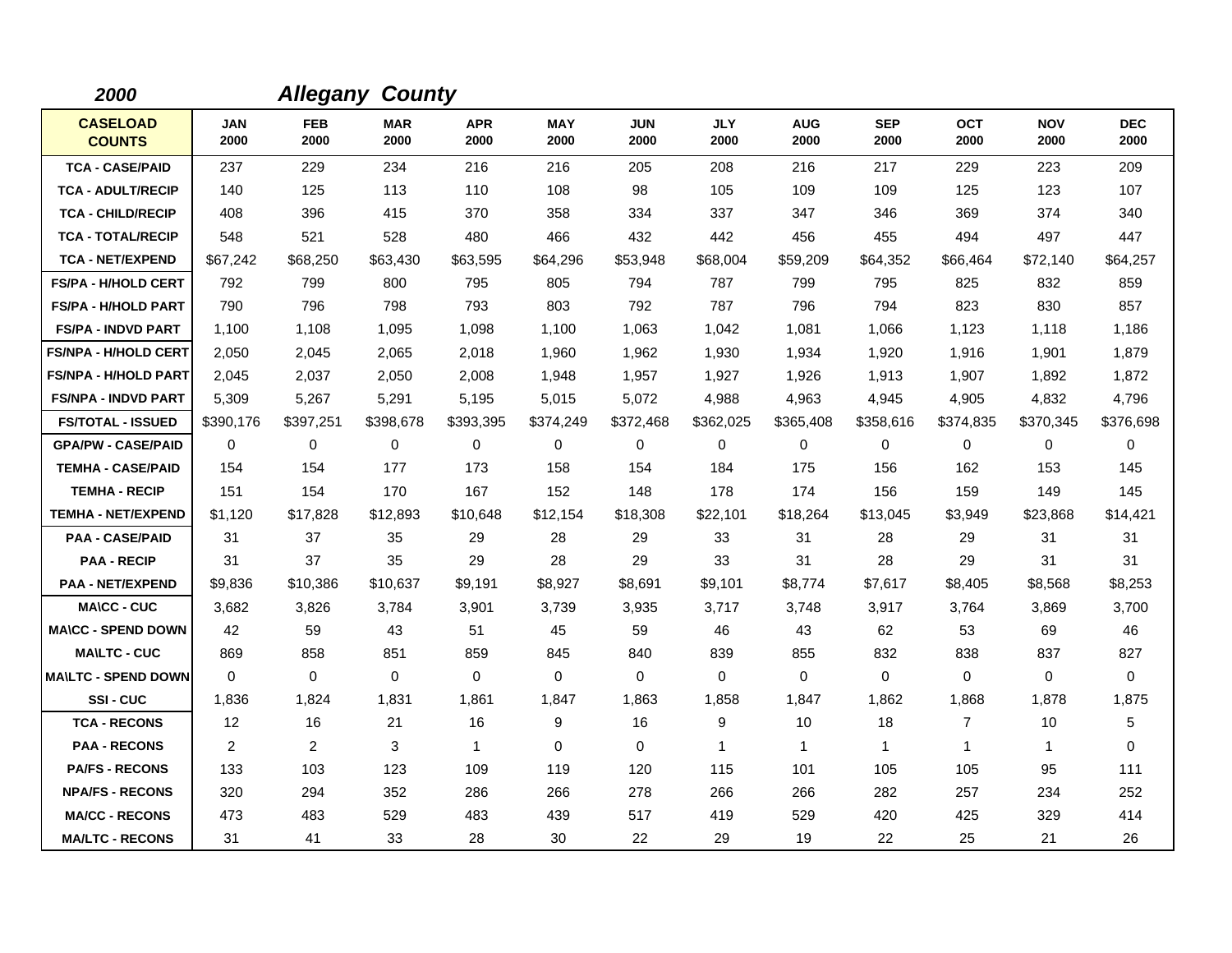| 2001                                   |                    | <b>Allegany County</b> |                    |                    |                    |                    |                    |                         |                    |                    |                    |                    |
|----------------------------------------|--------------------|------------------------|--------------------|--------------------|--------------------|--------------------|--------------------|-------------------------|--------------------|--------------------|--------------------|--------------------|
| <b>APPLICATIONS</b><br><b>ACTIVITY</b> | <b>JAN</b><br>2001 | <b>FEB</b><br>2001     | <b>MAR</b><br>2001 | <b>APR</b><br>2001 | <b>MAY</b><br>2001 | <b>JUN</b><br>2001 | <b>JLY</b><br>2001 | <b>AUG</b><br>2001      | <b>SEP</b><br>2001 | <b>OCT</b><br>2001 | <b>NOV</b><br>2001 | <b>DEC</b><br>2001 |
| <b>TCA - RECD</b>                      | 54                 | 32                     | 55                 | 69                 | 51                 | 72                 | 52                 | 68                      | 48                 | 63                 | 46                 | 44                 |
| <b>TCA - APPRVD</b>                    | 9                  | 12                     | 20                 | 17                 | 27                 | 22                 | 21                 | 25                      | 21                 | 26                 | 22                 | 26                 |
| <b>TCA - N/APPRVD</b>                  | 41                 | 34                     | 41                 | 28                 | 57                 | 54                 | 37                 | 48                      | 47                 | 28                 | 38                 | 28                 |
| <b>TCA - CLOSED</b>                    | 26                 | 23                     | 17                 | 15                 | 16                 | 17                 | 30                 | 18                      | 16                 | 17                 | 28                 | 16                 |
| <b>FS/PA - RECD</b>                    | 22                 | 27                     | 17                 | 15                 | 23                 | 22                 | 29                 | 26                      | 19                 | 34                 | 23                 | 15                 |
| <b>FS/PA - APPRVD</b>                  | 21                 | 28                     | 13                 | 13                 | 25                 | 22                 | 28                 | 27                      | 22                 | 31                 | 30                 | 18                 |
| <b>FS/PA - N/APPRVD</b>                | 8                  | $\overline{2}$         | 3                  | 6                  | 5                  | 8                  | 8                  | 8                       | $\overline{4}$     | 5                  | 5                  | 4                  |
| <b>FS/NPA - RECD</b>                   | 316                | 203                    | 249                | 195                | 232                | 274                | 212                | 256                     | 247                | 294                | 227                | 204                |
| <b>FS/NPA - APPRVD</b>                 | 204                | 173                    | 183                | 138                | 181                | 202                | 158                | 185                     | 168                | 232                | 184                | 169                |
| <b>FS/NPA - N/APPRVD</b>               | 127                | 107                    | 112                | 99                 | 87                 | 121                | 94                 | 107                     | 102                | 113                | 88                 | 80                 |
| <b>TEMHA - RECD</b>                    | 39                 | 25                     | 32                 | 35                 | 29                 | 34                 | 35                 | 32                      | 31                 | 25                 | 26                 | 32                 |
| <b>TEMHA - APPRVD</b>                  | 18                 | 13                     | $\overline{7}$     | 10                 | 13                 | 10                 | 14                 | 13                      | 11                 | 14                 | 11                 | 14                 |
| <b>TEMHA - N/APPRVD</b>                | 25                 | 18                     | 27                 | 28                 | 24                 | 29                 | 28                 | 24                      | 18                 | 23                 | 15                 | 21                 |
| <b>TEMHA - CLOSED</b>                  | 14                 | 13                     | 11                 | 13                 | 20                 | 16                 | 18                 | 11                      | 14                 | 13                 | 12                 | 20                 |
| <b>PAA - RECD</b>                      | $\mathbf{1}$       | 8                      | $\mathbf{1}$       | 1                  | $\overline{2}$     | 1                  | 4                  | $\mathbf{1}$            | $\mathbf 0$        | 5                  | $\overline{c}$     | $\pmb{0}$          |
| <b>PAA - APPRVD</b>                    | $\mathbf{1}$       | $\overline{7}$         | $\overline{c}$     | 1                  | $\overline{c}$     | 3                  | 4                  | $\overline{\mathbf{c}}$ | 0                  | 5                  | 1                  | $\overline{2}$     |
| <b>PAA - N/APPRVD</b>                  | 0                  | 2                      | 0                  | 0                  | $\mathbf{1}$       | $\mathbf 0$        | $\mathbf 0$        | 0                       | 0                  | $\mathbf 1$        | 1                  | 0                  |
| <b>PAA - CLOSED</b>                    | $\mathbf 1$        | $\mathbf 0$            | 4                  | 4                  | $\overline{c}$     | 5                  | 5                  | 0                       | $\mathbf 0$        | 2                  | $\overline{7}$     | 0                  |
| <b>MA/CC - RECD</b>                    | 527                | 390                    | 446                | 325                | 413                | 453                | 379                | 421                     | 301                | 408                | 380                | 364                |
| <b>MA/CC - APPRVD</b>                  | 316                | 303                    | 344                | 252                | 335                | 329                | 284                | 360                     | 203                | 285                | 296                | 274                |
| <b>MA/CC - OTO</b>                     | 0                  | $\overline{2}$         | $\overline{c}$     | $\overline{2}$     | $\overline{2}$     | $\mathbf{1}$       | $\overline{2}$     | 0                       | $\mathbf 0$        | $\overline{1}$     | $\mathbf{1}$       | $\mathbf 0$        |
| <b>MA/CC - N/APPRVD</b>                | 226                | 261                    | 270                | 221                | 224                | 296                | 214                | 256                     | 167                | 226                | 211                | 201                |
| <b>MA/LTC - RECD</b>                   | 33                 | 38                     | 29                 | 23                 | 25                 | 35                 | 33                 | 21                      | 27                 | 35                 | 27                 | 23                 |
| <b>MA/LTC - APPRVD</b>                 | 20                 | 11                     | 30                 | 12                 | 46                 | 35                 | 15                 | 33                      | 19                 | 9                  | 12                 | 16                 |
| <b>MA/LTC - OTO</b>                    | 0                  | 0                      | 0                  | 0                  | 0                  | $\mathbf 0$        | 0                  | 0                       | 0                  | 0                  | $\mathbf 0$        | 0                  |
| <b>MA/LTC - N/APPRVD</b>               | 17                 | 17                     | 15                 | 8                  | 34                 | 18                 | 11                 | 33                      | 19                 | 10                 | 18                 | 13                 |
| <b>SSI-RECD</b>                        | 15                 | 15                     | 22                 | 18                 | 24                 | 9                  | 16                 | 28                      | 13                 | 22                 | 19                 | 17                 |
| <b>SSI - APPRVD</b>                    | 28                 | 16                     | 30                 | 26                 | 43                 | 30                 | 25                 | 44                      | 24                 | 35                 | 35                 | 23                 |
| SSI-OTO                                | 0                  | 0                      | $\overline{1}$     | 0                  | $\mathbf{1}$       | 0                  | $\mathbf 0$        | 0                       | 0                  | 0                  | 0                  | 0                  |
| <b>SSI - N/APPRVD</b>                  | 4                  | 8                      | 12                 | 13                 | 8                  | $\overline{7}$     | 6                  | 14                      | 10                 | 10                 | 6                  | 10                 |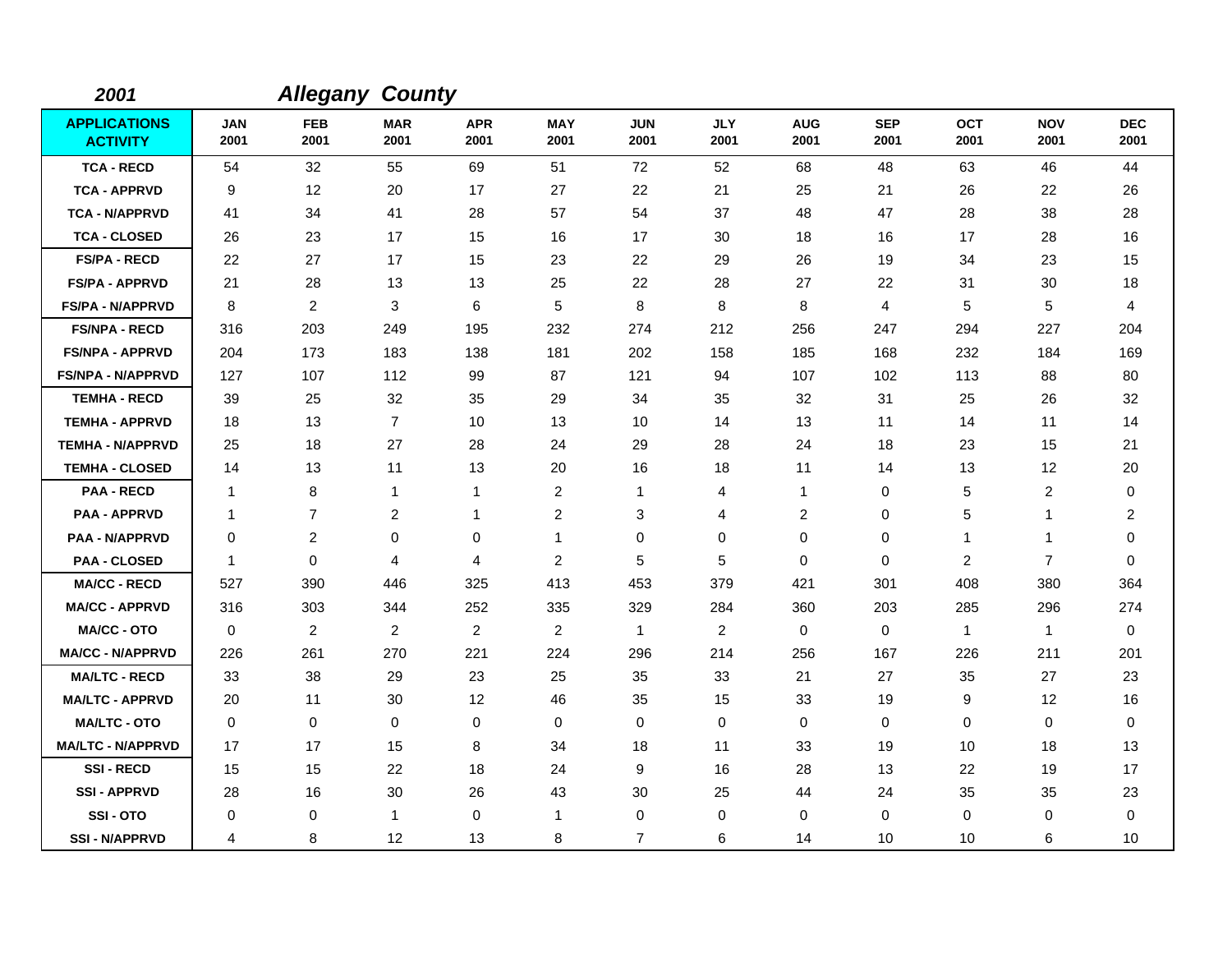| 2001                             |                    |                    | <b>Allegany County</b> |                    |                    |                    |                    |                    |                    |                    |                    |                    |
|----------------------------------|--------------------|--------------------|------------------------|--------------------|--------------------|--------------------|--------------------|--------------------|--------------------|--------------------|--------------------|--------------------|
| <b>CASELOAD</b><br><b>COUNTS</b> | <b>JAN</b><br>2001 | <b>FEB</b><br>2001 | <b>MAR</b><br>2001     | <b>APR</b><br>2001 | <b>MAY</b><br>2001 | <b>JUN</b><br>2001 | <b>JLY</b><br>2001 | <b>AUG</b><br>2001 | <b>SEP</b><br>2001 | <b>OCT</b><br>2001 | <b>NOV</b><br>2001 | <b>DEC</b><br>2001 |
| <b>TCA - CASE/PAID</b>           | 197                | 189                | 194                    | 199                | 210                | 213                | 206                | 212                | 220                | 224                | 234                | 239                |
| <b>TCA - ADULT/RECIP</b>         | 93                 | 91                 | 93                     | 102                | 115                | 119                | 112                | 123                | 124                | 120                | 127                | 136                |
| <b>TCA - CHILD/RECIP</b>         | 317                | 312                | 320                    | 355                | 366                | 365                | 349                | 368                | 370                | 337                | 391                | 382                |
| <b>TCA - TOTAL/RECIP</b>         | 410                | 403                | 413                    | 457                | 481                | 484                | 461                | 491                | 494                | 457                | 518                | 518                |
| <b>TCA - NET/EXPEND</b>          | \$59,045           | \$58,490           | \$57,182               | \$59,626           | \$61,744           | \$59,617           | \$67,591           | \$70,863           | \$69,704           | \$74,975           | \$74,225           | \$75,758           |
| <b>FS/PA - H/HOLD CERT</b>       | 851                | 840                | 818                    | 793                | 798                | 834                | 832                | 824                | 836                | 849                | 858                | 849                |
| <b>FS/PA - H/HOLD PART</b>       | 847                | 834                | 817                    | 791                | 792                | 833                | 827                | 819                | 836                | 845                | 856                | 848                |
| <b>FS/PA - INDVD PART</b>        | 1.157              | 1.127              | 1.102                  | 1,047              | 1,071              | 1,154              | 1,155              | 1,139              | 1,191              | 1,202              | 1,209              | 1,204              |
| <b>FS/NPA - H/HOLD CERT</b>      | 1,889              | 1,907              | 1,946                  | 1,947              | 1,939              | 1,891              | 1,883              | 1,912              | 1,880              | 1,931              | 1,956              | 1,985              |
| <b>FS/NPA - H/HOLD PART</b>      | 1,882              | 1,899              | 1,940                  | 1,937              | 1,928              | 1,873              | 1,863              | 1,902              | 1,872              | 1,919              | 1,949              | 1,975              |
| <b>FS/NPA - INDVD PART</b>       | 4,830              | 4,875              | 4,952                  | 4,966              | 4,956              | 4,870              | 4,849              | 4,971              | 4,860              | 5,000              | 5,074              | 5,128              |
| <b>FS/TOTAL - ISSUED</b>         | \$376,999          | \$381,237          | \$389,313              | \$388,343          | \$383,814          | \$376,418          | \$370,493          | \$371,065          | \$363,239          | \$393,558          | \$400,186          | \$5,128            |
| <b>GPA/PW - CASE/PAID</b>        | 0                  | 0                  | $\mathbf 0$            | 0                  | 0                  | 0                  | 0                  | 0                  | 0                  | 0                  | 0                  | 0                  |
| <b>TEMHA - CASE/PAID</b>         | 156                | 157                | 147                    | 152                | 152                | 132                | 153                | 150                | 146                | 153                | 153                | 148                |
| <b>TEMHA - RECIP</b>             | 151                | 154                | 145                    | 151                | 148                | 132                | 153                | 148                | 145                | 150                | 151                | 147                |
| <b>TEMHA - NET/EXPEND</b>        | (\$11,487)         | \$19,965           | \$17,409               | \$11,975           | \$7,999            | \$17,406           | \$14,083           | \$17,174           | \$20,248           | \$12,056           | \$28,946           | \$25,887           |
| <b>PAA - CASE/PAID</b>           | 31                 | 37                 | 37                     | 33                 | 34                 | 32                 | 30                 | 33                 | 30                 | 33                 | 32                 | 35                 |
| <b>PAA - RECIP</b>               | 30                 | 37                 | 37                     | 33                 | 34                 | 32                 | 30                 | 33                 | 30                 | 33                 | 32                 | 35                 |
| <b>PAA - NET/EXPEND</b>          | \$10,485           | \$10,444           | \$9,960                | \$8,393            | \$8,366            | \$7,113            | \$6,922            | \$6,535            | \$6,135            | \$7,700            | \$7,617            | \$6,478            |
| <b>MA\CC - CUC</b>               | 3,780              | 3,954              | 3,845                  | 3,951              | 3,852              | 3,995              | 3,842              | 3,852              | 3,901              | 3,780              | 3,957              | 3,840              |
| <b>MA\CC - SPEND DOWN</b>        | 43                 | 54                 | 35                     | 55                 | 52                 | 62                 | 47                 | 45                 | 58                 | 52                 | 66                 | 40                 |
| <b>MA\LTC - CUC</b>              | 834                | 799                | 805                    | 801                | 817                | 839                | 821                | 818                | 829                | 824                | 817                | 807                |
| <b>MA\LTC - SPEND DOWN</b>       | $\mathbf 0$        | 0                  | $\mathbf 0$            | 0                  | $\pmb{0}$          | 0                  | 0                  | 0                  | $\mathbf 0$        | 0                  | 0                  | $\mathbf 0$        |
| SSI-CUC                          | 1.871              | 1,870              | 1,856                  | 1.878              | 1,901              | 1,919              | 1,909              | 1,931              | 1,935              | 1,941              | 1,949              | 1,924              |
| <b>TCA - RECONS</b>              | 11                 | 13                 | 12                     | 15                 | 15                 | 14                 | 9                  | 8                  | 12                 | 9                  | 13                 | $\overline{7}$     |
| <b>PAA - RECONS</b>              | 3                  | 0                  | $\mathbf{1}$           | $\mathbf{1}$       | 0                  | $\mathbf 0$        | 0                  | 2                  | $\mathbf 0$        | 0                  | 0                  | $\mathbf 0$        |
| <b>PA/FS - RECONS</b>            | 129                | 114                | 110                    | 105                | 105                | 115                | 92                 | 115                | 99                 | 114                | 116                | 97                 |
| <b>NPA/FS - RECONS</b>           | 299                | 306                | 289                    | 298                | 275                | 245                | 266                | 323                | 216                | 305                | 283                | 245                |
| <b>MA/CC - RECONS</b>            | 524                | 403                | 484                    | 458                | 540                | 446                | 447                | 549                | 432                | 485                | 521                | 471                |
| <b>MA/LTC - RECONS</b>           | 38                 | 22                 | 40                     | 24                 | 20                 | 23                 | 29                 | 30                 | 25                 | 30                 | 33                 | 28                 |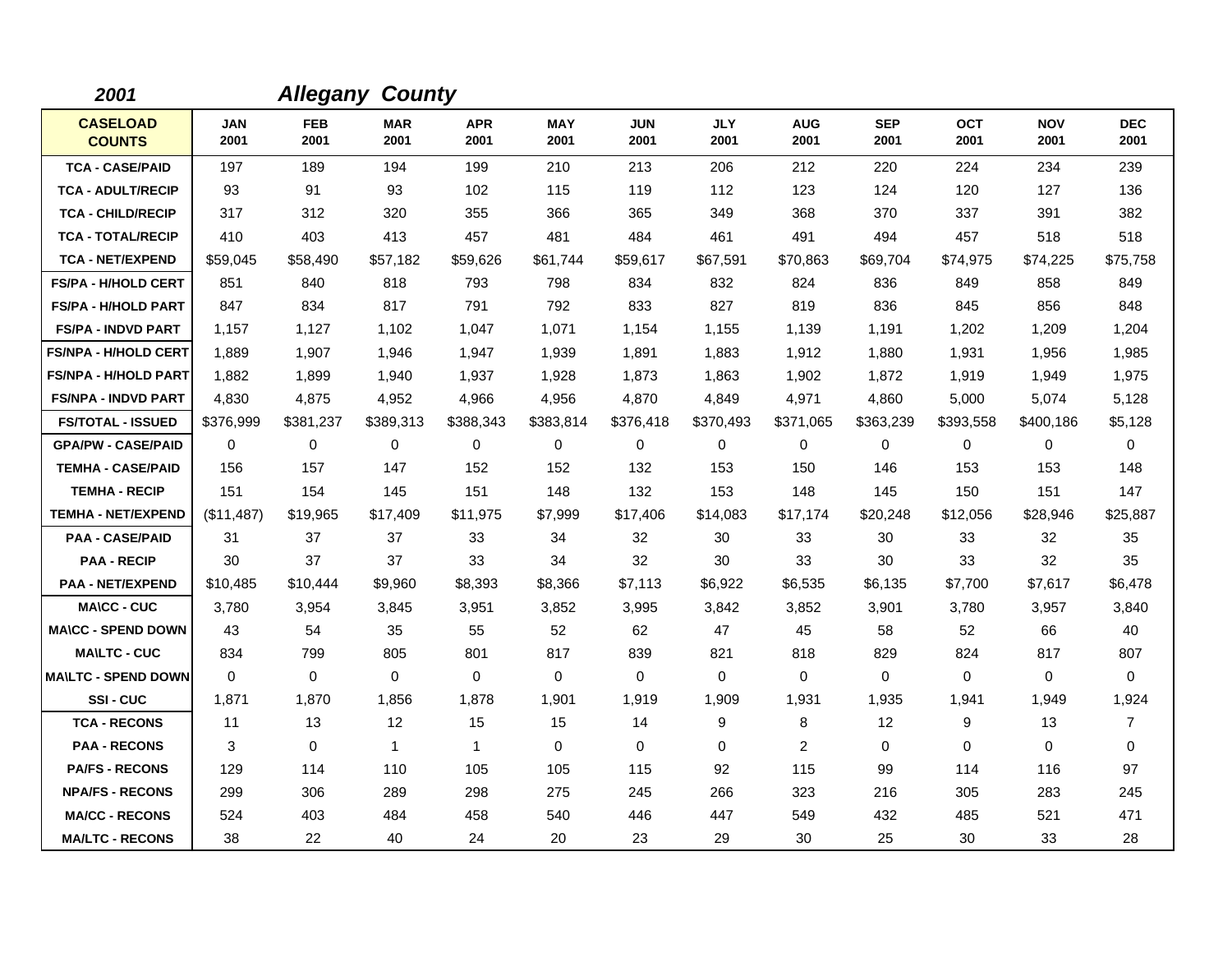| 2002                                   |                    | <b>Allegany County</b> |                    |                    |                    |                    |                    |                         |                    |                    |                    |                    |
|----------------------------------------|--------------------|------------------------|--------------------|--------------------|--------------------|--------------------|--------------------|-------------------------|--------------------|--------------------|--------------------|--------------------|
| <b>APPLICATIONS</b><br><b>ACTIVITY</b> | <b>JAN</b><br>2002 | <b>FEB</b><br>2002     | <b>MAR</b><br>2002 | <b>APR</b><br>2002 | <b>MAY</b><br>2002 | <b>JUN</b><br>2002 | <b>JLY</b><br>2002 | <b>AUG</b><br>2002      | <b>SEP</b><br>2002 | <b>OCT</b><br>2002 | <b>NOV</b><br>2002 | <b>DEC</b><br>2002 |
| <b>TCA - RECD</b>                      | 69                 | 40                     | 46                 | 50                 | 50                 | 41                 | 47                 | 64                      | 44                 | 63                 | 54                 | 52                 |
| <b>TCA - APPRVD</b>                    | 20                 | 15                     | 16                 | 14                 | 24                 | 15                 | 15                 | 14                      | 16                 | 22                 | 19                 | 18                 |
| <b>TCA - N/APPRVD</b>                  | 42                 | 42                     | 31                 | 44                 | 37                 | 37                 | 28                 | 51                      | 48                 | 45                 | 34                 | 47                 |
| <b>TCA - CLOSED</b>                    | 23                 | 21                     | 22                 | 19                 | 16                 | 24                 | 25                 | 15                      | 14                 | 22                 | 17                 | 15                 |
| <b>FS/PA - RECD</b>                    | 25                 | 21                     | 24                 | 19                 | 23                 | 22                 | 32                 | 26                      | 19                 | 35                 | 32                 | 23                 |
| <b>FS/PA - APPRVD</b>                  | 25                 | 20                     | 28                 | 27                 | 21                 | 26                 | 26                 | 30                      | 20                 | 32                 | 29                 | 19                 |
| <b>FS/PA - N/APPRVD</b>                | 4                  | 6                      | 9                  | 10                 | 4                  | 9                  | 10                 | 12                      | 5                  | 9                  | 9                  | 6                  |
| <b>FS/NPA - RECD</b>                   | 264                | 186                    | 163                | 177                | 202                | 183                | 254                | 281                     | 233                | 281                | 266                | 232                |
| <b>FS/NPA - APPRVD</b>                 | 194                | 160                    | 131                | 136                | 152                | 132                | 196                | 199                     | 185                | 210                | 229                | 198                |
| <b>FS/NPA - N/APPRVD</b>               | 100                | 94                     | 78                 | 77                 | 82                 | 60                 | 97                 | 107                     | 98                 | 99                 | 96                 | 84                 |
| <b>TEMHA - RECD</b>                    | 41                 | 34                     | 27                 | 32                 | 38                 | 35                 | 35                 | 42                      | 38                 | 52                 | 53                 | 42                 |
| <b>TEMHA - APPRVD</b>                  | 15                 | 17                     | 18                 | 17                 | 21                 | 15                 | 12                 | 23                      | 17                 | 18                 | 21                 | 23                 |
| <b>TEMHA - N/APPRVD</b>                | 29                 | 30                     | 28                 | 11                 | 24                 | 26                 | 19                 | 33                      | 17                 | 30                 | 37                 | 37                 |
| <b>TEMHA - CLOSED</b>                  | 12                 | 15                     | 15                 | 13                 | 17                 | 14                 | 14                 | 23                      | 24                 | 20                 | 16                 | 16                 |
| <b>PAA - RECD</b>                      | 0                  | 4                      | 3                  | 5                  | 3                  | 4                  | 3                  | $\overline{\mathbf{c}}$ | $\overline{2}$     | $\mathbf{1}$       | 4                  | 3                  |
| <b>PAA - APPRVD</b>                    | 0                  | 1                      | $\overline{c}$     | 4                  | 5                  | 4                  | 3                  | 3                       | $\mathbf{1}$       | $\overline{c}$     | 3                  | -1                 |
| <b>PAA - N/APPRVD</b>                  | 0                  | 1                      | $\overline{c}$     | 1                  | $\overline{c}$     | 1                  | $\pmb{0}$          | 0                       | $\mathbf 0$        | 1                  | 1                  | -1                 |
| <b>PAA - CLOSED</b>                    | $\Omega$           | $\overline{c}$         | 4                  | 0                  | 4                  | $\overline{c}$     | 2                  | 4                       | $\overline{c}$     | 4                  | 0                  | -1                 |
| <b>MA/CC - RECD</b>                    | 508                | 435                    | 393                | 352                | 416                | 354                | 401                | 471                     | 430                | 480                | 396                | 334                |
| <b>MA/CC - APPRVD</b>                  | 353                | 319                    | 340                | 258                | 298                | 221                | 296                | 345                     | 322                | 351                | 309                | 283                |
| <b>MA/CC - OTO</b>                     | 3                  | $\mathbf{1}$           | $\mathbf{1}$       | 0                  | 4                  | $\Omega$           | $\mathbf 0$        | 6                       | 2                  | $\overline{2}$     | $\mathbf 0$        | $\overline{1}$     |
| <b>MA/CC - N/APPRVD</b>                | 220                | 266                    | 235                | 210                | 208                | 193                | 203                | 228                     | 246                | 258                | 236                | 204                |
| <b>MA/LTC - RECD</b>                   | 30                 | 28                     | 30                 | 27                 | 25                 | 38                 | 19                 | 27                      | 24                 | 23                 | 26                 | 19                 |
| <b>MA/LTC - APPRVD</b>                 | 9                  | 75                     | 33                 | 30                 | 25                 | 17                 | 19                 | 27                      | 15                 | 14                 | 16                 | 14                 |
| <b>MA/LTC - OTO</b>                    | 0                  | $\mathbf 0$            | $\mathbf 0$        | 0                  | $\mathbf 0$        | $\mathbf 0$        | 0                  | 0                       | $\mathbf 0$        | 0                  | 0                  | 0                  |
| <b>MA/LTC - N/APPRVD</b>               | 24                 | 64                     | 30                 | 28                 | 17                 | 13                 | 20                 | 27                      | 12                 | 13                 | 22                 | 8                  |
| <b>SSI-RECD</b>                        | 16                 | 16                     | 29                 | 15                 | 15                 | 20                 | 20                 | 24                      | 21                 | 20                 | 23                 | 11                 |
| <b>SSI-APPRVD</b>                      | 34                 | 31                     | 46                 | 31                 | 25                 | 30                 | 34                 | 43                      | 39                 | 40                 | 39                 | 24                 |
| SSI-OTO                                | 0                  | $\mathbf 0$            | $\mathbf 0$        | 0                  | $\mathbf 0$        | 0                  | $\mathbf 0$        | 1                       | $\Omega$           | 0                  | 0                  | 0                  |
| <b>SSI-N/APPRVD</b>                    | 9                  | 11                     | 10                 | 8                  | 6                  | 9                  | 11                 | 15                      | 9                  | 11                 | 15                 | 6                  |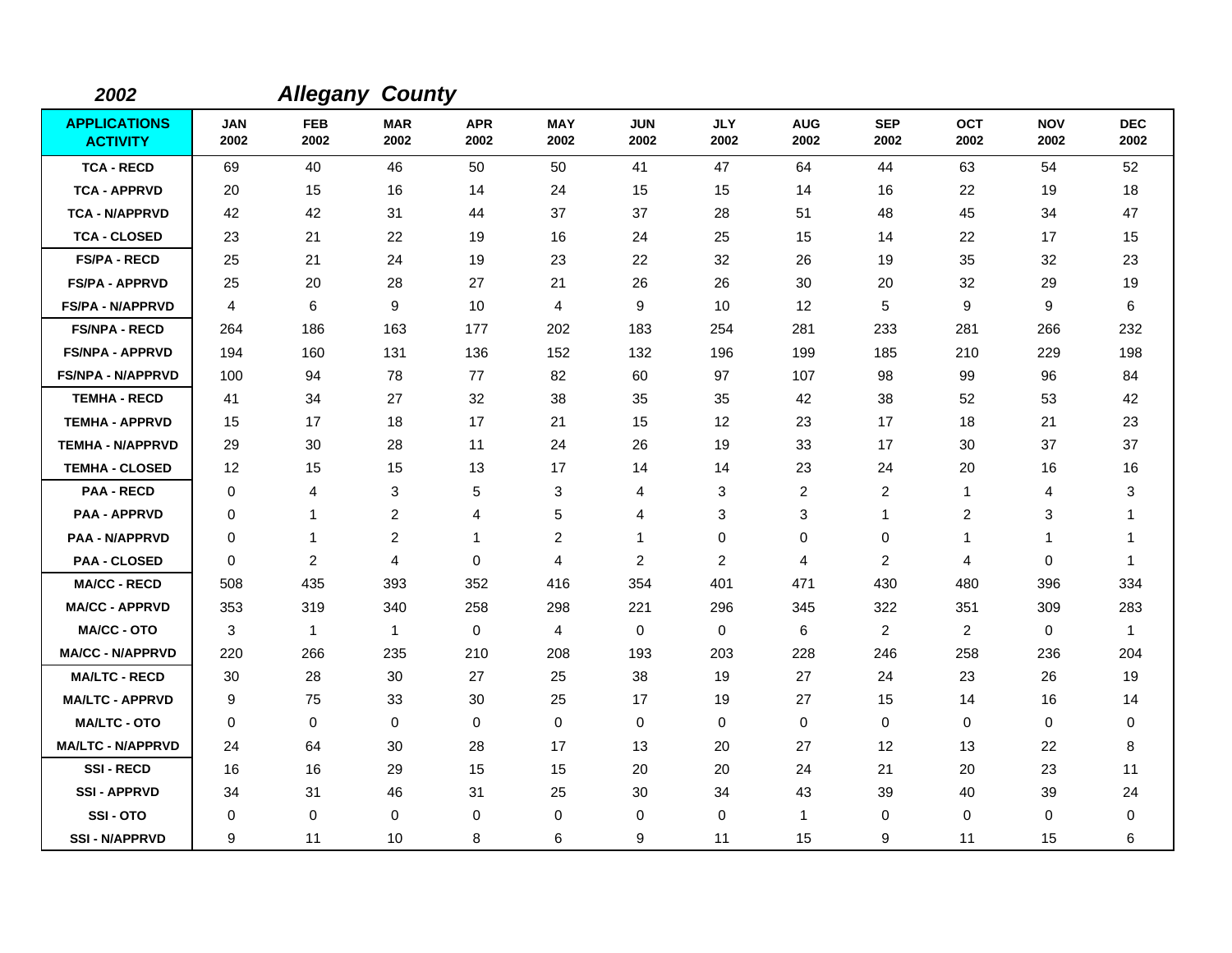| 2002                             |                    |                    | <b>Allegany County</b> |                    |                    |                    |                    |                    |                    |                    |                    |                    |
|----------------------------------|--------------------|--------------------|------------------------|--------------------|--------------------|--------------------|--------------------|--------------------|--------------------|--------------------|--------------------|--------------------|
| <b>CASELOAD</b><br><b>COUNTS</b> | <b>JAN</b><br>2002 | <b>FEB</b><br>2002 | <b>MAR</b><br>2002     | <b>APR</b><br>2002 | <b>MAY</b><br>2002 | <b>JUN</b><br>2002 | <b>JLY</b><br>2002 | <b>AUG</b><br>2002 | <b>SEP</b><br>2002 | <b>OCT</b><br>2002 | <b>NOV</b><br>2002 | <b>DEC</b><br>2002 |
| <b>TCA - CASE/PAID</b>           | 233                | 225                | 220                    | 213                | 232                | 215                | 209                | 199                | 207                | 205                | 202                | 214                |
| <b>TCA - ADULT/RECIP</b>         | 131                | 122                | 112                    | 109                | 128                | 117                | 105                | 93                 | 110                | 104                | 105                | 122                |
| <b>TCA - CHILD/RECIP</b>         | 389                | 372                | 373                    | 357                | 400                | 371                | 355                | 331                | 368                | 347                | 347                | 357                |
| <b>TCA - TOTAL/RECIP</b>         | 520                | 494                | 485                    | 466                | 528                | 488                | 460                | 424                | 478                | 451                | 452                | 479                |
| <b>TCA - NET/EXPEND</b>          | \$77,281           | \$73,903           | \$70,911               | \$68,975           | \$75,949           | \$68,255           | \$69,248           | \$70,437           | \$67,028           | \$67,967           | \$67,436           | \$71,478           |
| <b>FS/PA - H/HOLD CERT</b>       | 860                | 865                | 861                    | 860                | 864                | 877                | 858                | 859                | 863                | 858                | 874                | 882                |
| <b>FS/PA - H/HOLD PART</b>       | 857                | 864                | 859                    | 853                | 861                | 876                | 857                | 855                | 863                | 856                | 872                | 877                |
| <b>FS/PA - INDVD PART</b>        | 1,230              | 1,252              | 1,218                  | 1,192              | 1,204              | 1,235              | 1,197              | 1,169              | 1,188              | 1.171              | 1,201              | 1,221              |
| <b>FS/NPA - H/HOLD CERT</b>      | 2,039              | 2,041              | 2,072                  | 2,073              | 2,069              | 2,008              | 2,017              | 2,049              | 2,079              | 2,159              | 2,211              | 2,249              |
| <b>FS/NPA - H/HOLD PART</b>      | 2,022              | 2,030              | 2,059                  | 2,059              | 2,055              | 1,999              | 2,005              | 2,031              | 2,068              | 2,148              | 2,198              | 2,240              |
| <b>FS/NPA - INDVD PART</b>       | 5,244              | 5,257              | 5,359                  | 5,390              | 5,407              | 5,288              | 5,278              | 5,353              | 5,462              | 5,664              | 5,722              | 5,824              |
| <b>FS/TOTAL - ISSUED</b>         | \$410,933          | \$420,836          | \$429,127              | \$426,851          | \$428,196          | \$414,052          | \$408,730          | \$409,855          | \$415,227          | \$450,197          | \$460,434          | \$474,435          |
| <b>GPA/PW - CASE/PAID</b>        | 0                  | 0                  | $\mathbf 0$            | 0                  | $\mathbf 0$        | 0                  | $\mathbf 0$        | 0                  | 0                  | 0                  | 0                  | 0                  |
| <b>TEMHA - CASE/PAID</b>         | 153                | 157                | 167                    | 175                | 175                | 171                | 188                | 190                | 180                | 182                | 195                | 200                |
| <b>TEMHA - RECIP</b>             | 150                | 156                | 165                    | 174                | 175                | 170                | 185                | 186                | 179                | 180                | 191                | 198                |
| <b>TEMHA - NET/EXPEND</b>        | \$14,418           | \$23,795           | \$18,560               | \$20,182           | \$28,462           | \$28,291           | \$22,929           | \$19,374           | \$31,118           | \$26,979           | \$28,995           | \$22,382           |
| <b>PAA - CASE/PAID</b>           | 33                 | 31                 | 31                     | 35                 | 35                 | 36                 | 40                 | 39                 | 35                 | 33                 | 37                 | 36                 |
| <b>PAA - RECIP</b>               | 33                 | 31                 | 31                     | 35                 | 35                 | 36                 | 40                 | 39                 | 35                 | 33                 | 37                 | 36                 |
| <b>PAA - NET/EXPEND</b>          | \$7,690            | \$7,524            | \$7,358                | \$7,604            | \$7,849            | \$8,649            | \$8,988            | \$8,660            | \$8,332            | \$8,166            | \$8,562            | \$8,398            |
| <b>MA\CC - CUC</b>               | 3,919              | 4,115              | 4,027                  | 4,140              | 4,002              | 4,110              | 3,993              | 4,010              | 4,176              | 4,106              | 4,280              | 4,066              |
| <b>MA\CC - SPEND DOWN</b>        | 39                 | 52                 | 31                     | 42                 | 47                 | 65                 | 51                 | 55                 | 71                 | 57                 | 71                 | 52                 |
| <b>MA\LTC - CUC</b>              | 791                | 827                | 816                    | 833                | 828                | 824                | 828                | 835                | 836                | 814                | 813                | 813                |
| <b>MA\LTC - SPEND DOWN</b>       | $\mathbf 0$        | 0                  | 0                      | $\mathbf 0$        | 0                  | 0                  | $\mathbf 0$        | 0                  | 0                  | 0                  | 0                  | 0                  |
| SSI-CUC                          | 1,935              | 1,936              | 1,918                  | 1,930              | 1,918              | 1,911              | 1,892              | 1,993              | 1,911              | 1,909              | 1,929              | 1,922              |
| <b>TCA - RECONS</b>              | 10                 | 12                 | 19                     | 18                 | 14                 | 12                 | 10                 | 16                 | $\overline{7}$     | 11                 | $\overline{7}$     | 8                  |
| <b>PAA - RECONS</b>              | $\mathbf{1}$       | 0                  | $\mathbf{1}$           | $\mathbf{1}$       | $\mathbf{1}$       | $\mathbf 0$        | $\mathbf 0$        | $\overline{2}$     | 0                  | 0                  | 0                  | 0                  |
| <b>PA/FS - RECONS</b>            | 100                | 120                | 113                    | 111                | 121                | 107                | 96                 | 118                | 105                | 114                | 101                | 97                 |
| <b>NPA/FS - RECONS</b>           | 201                | 221                | 265                    | 244                | 252                | 223                | 206                | 194                | 216                | 245                | 240                | 269                |
| <b>MA/CC - RECONS</b>            | 492                | 477                | 468                    | 499                | 579                | 416                | 481                | 531                | 488                | 573                | 468                | 552                |
| <b>MA/LTC - RECONS</b>           | 26                 | 50                 | 43                     | 17                 | 37                 | 21                 | 28                 | 28                 | 33                 | 38                 | 30                 | 23                 |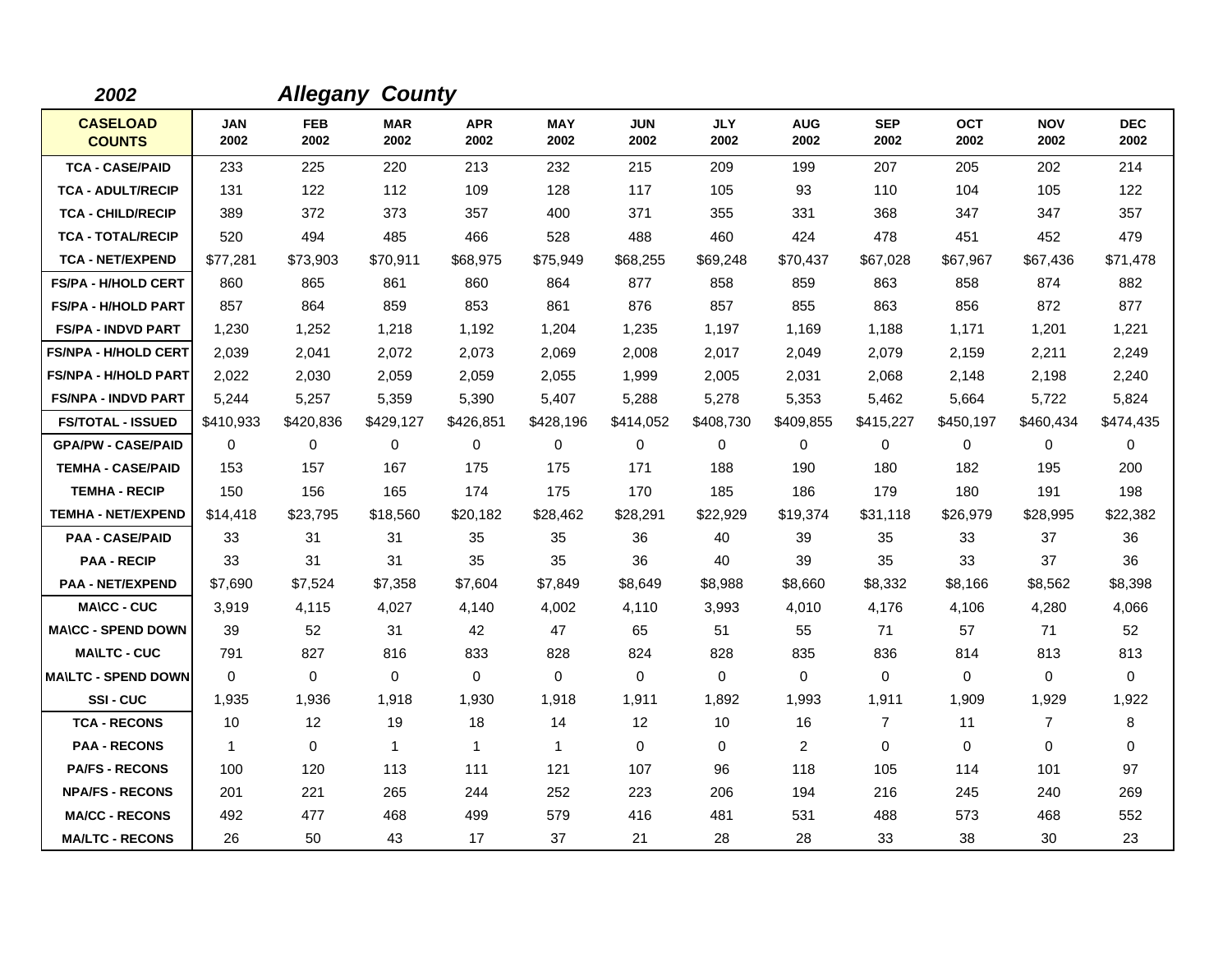| 2003                                   |                    | <b>Allegany County</b> |                    |                    |                    |                    |                    |                    |                    |                    |                    |                    |
|----------------------------------------|--------------------|------------------------|--------------------|--------------------|--------------------|--------------------|--------------------|--------------------|--------------------|--------------------|--------------------|--------------------|
| <b>APPLICATIONS</b><br><b>ACTIVITY</b> | <b>JAN</b><br>2003 | <b>FEB</b><br>2003     | <b>MAR</b><br>2003 | <b>APR</b><br>2003 | <b>MAY</b><br>2003 | <b>JUN</b><br>2003 | <b>JLY</b><br>2003 | <b>AUG</b><br>2003 | <b>SEP</b><br>2003 | <b>OCT</b><br>2003 | <b>NOV</b><br>2003 | <b>DEC</b><br>2003 |
| <b>TCA - RECD</b>                      | 61                 | 43                     | 38                 | 51                 | 53                 | 30                 | 68                 | 66                 | 45                 | 45                 | 49                 | 48                 |
| <b>TCA - APPRVD</b>                    | 22                 | 16                     | 16                 | 17                 | 14                 | 22                 | 19                 | 24                 | 24                 | 13                 | 14                 | 17                 |
| <b>TCA - N/APPRVD</b>                  | 50                 | 33                     | 33                 | 29                 | 43                 | 34                 | 43                 | 56                 | 37                 | 36                 | 36                 | 45                 |
| <b>TCA - CLOSED</b>                    | 18                 | 17                     | 20                 | 13                 | 13                 | 20                 | 17                 | 22                 | 14                 | 19                 | 29                 | 11                 |
| <b>FS/PA - RECD</b>                    | 24                 | 24                     | 14                 | 24                 | 10                 | 17                 | 18                 | 30                 | 16                 | 26                 | 26                 | 17                 |
| <b>FS/PA - APPRVD</b>                  | 31                 | 21                     | 17                 | 24                 | 18                 | 14                 | 15                 | 24                 | 17                 | 26                 | 25                 | 14                 |
| <b>FS/PA - N/APPRVD</b>                | 10                 | 9                      | 4                  | $\mathbf{1}$       | 3                  | 6                  | 5                  | 4                  | 2                  | 6                  | 6                  | 13                 |
| <b>FS/NPA - RECD</b>                   | 289                | 187                    | 225                | 230                | 212                | 210                | 266                | 293                | 278                | 308                | 243                | 241                |
| <b>FS/NPA - APPRVD</b>                 | 200                | 173                    | 166                | 178                | 168                | 167                | 217                | 202                | 216                | 251                | 186                | 208                |
| <b>FS/NPA - N/APPRVD</b>               | 100                | 93                     | 60                 | 69                 | 76                 | 70                 | 80                 | 100                | 98                 | 118                | 82                 | 78                 |
| <b>TEMHA - RECD</b>                    | 46                 | 41                     | 37                 | 53                 | 36                 | 44                 | 35                 | 51                 | 41                 | 48                 | 35                 | 50                 |
| <b>TEMHA - APPRVD</b>                  | 25                 | 15                     | 12                 | 25                 | 24                 | 12                 | 20                 | 17                 | 26                 | 23                 | 19                 | 18                 |
| <b>TEMHA - N/APPRVD</b>                | 25                 | 31                     | 17                 | 42                 | 36                 | 22                 | 33                 | 31                 | 29                 | 33                 | 26                 | 38                 |
| <b>TEMHA - CLOSED</b>                  | 14                 | 15                     | 19                 | 24                 | 28                 | 23                 | 22                 | 26                 | 25                 | 14                 | 20                 | 19                 |
| <b>PAA - RECD</b>                      | 2                  | 0                      | $\mathbf{1}$       | 4                  | $\mathbf{1}$       | 1                  | $\mathbf{1}$       | 0                  | 0                  | 2                  | 4                  | $\overline{c}$     |
| <b>PAA - APPRVD</b>                    | 4                  | 0                      | $\mathbf 1$        | $\overline{c}$     | $\overline{c}$     | 4                  | 1                  | 1                  | $\mathbf 0$        | 4                  | 3                  | $\overline{c}$     |
| <b>PAA - N/APPRVD</b>                  | $\mathbf{1}$       | 0                      | $\mathbf 0$        | $\mathbf{1}$       | $\mathbf{1}$       | 1                  | $\pmb{0}$          | 0                  | $\mathbf 0$        | $\overline{c}$     | 1                  | $\mathbf 1$        |
| <b>PAA - CLOSED</b>                    | $\Omega$           | $\overline{c}$         | $\overline{1}$     | 4                  | 3                  | $\overline{c}$     | 1                  | 5                  | $\mathbf 1$        | $\mathbf{1}$       | 3                  | $\overline{2}$     |
| <b>MA/CC - RECD</b>                    | 458                | 318                    | 397                | 409                | 370                | 410                | 479                | 461                | 453                | 474                | 384                | 379                |
| <b>MA/CC - APPRVD</b>                  | 331                | 216                    | 268                | 294                | 302                | 292                | 340                | 343                | 313                | 368                | 261                | 307                |
| <b>MA/CC - OTO</b>                     | 4                  | $\mathbf{1}$           | $\mathbf 0$        | $\overline{c}$     | 2                  | 3                  | $\mathbf{1}$       | 3                  | $\mathbf{1}$       | 6                  | $\mathbf 0$        | $\Omega$           |
| <b>MA/CC - N/APPRVD</b>                | 239                | 185                    | 183                | 247                | 230                | 219                | 261                | 244                | 213                | 284                | 198                | 222                |
| <b>MA/LTC - RECD</b>                   | 34                 | 31                     | 40                 | 27                 | 31                 | 31                 | 30                 | 27                 | 20                 | 33                 | 36                 | 24                 |
| <b>MA/LTC - APPRVD</b>                 | 16                 | 14                     | 20                 | 31                 | 29                 | 17                 | 28                 | 21                 | 16                 | 20                 | 29                 | 20                 |
| <b>MA/LTC - OTO</b>                    | 0                  | 0                      | $\mathbf 0$        | 0                  | 0                  | $\mathbf 0$        | 0                  | 0                  | $\mathbf 0$        | 0                  | 0                  | 0                  |
| <b>MA/LTC - N/APPRVD</b>               | 20                 | 17                     | 25                 | 21                 | 22                 | 17                 | 23                 | 22                 | 13                 | 28                 | 14                 | 21                 |
| <b>SSI-RECD</b>                        | 14                 | 12                     | 15                 | 11                 | 12                 | 18                 | 15                 | 15                 | 12                 | 14                 | 14                 | 20                 |
| <b>SSI-APPRVD</b>                      | 20                 | 15                     | 20                 | 27                 | 24                 | 36                 | 31                 | 30                 | 18                 | 21                 | 24                 | 26                 |
| SSI-OTO                                | -1                 | $\mathbf{1}$           | $\mathbf 0$        | 0                  | $\mathbf 0$        | 1                  | $\mathbf 0$        | 0                  | $\mathbf 0$        | 0                  | $\mathbf 0$        | 0                  |
| <b>SSI - N/APPRVD</b>                  | 5                  | 3                      | 5                  | 12                 | 9                  | 10                 | $12 \overline{ }$  | 11                 | 5                  | 8                  | 8                  | 13                 |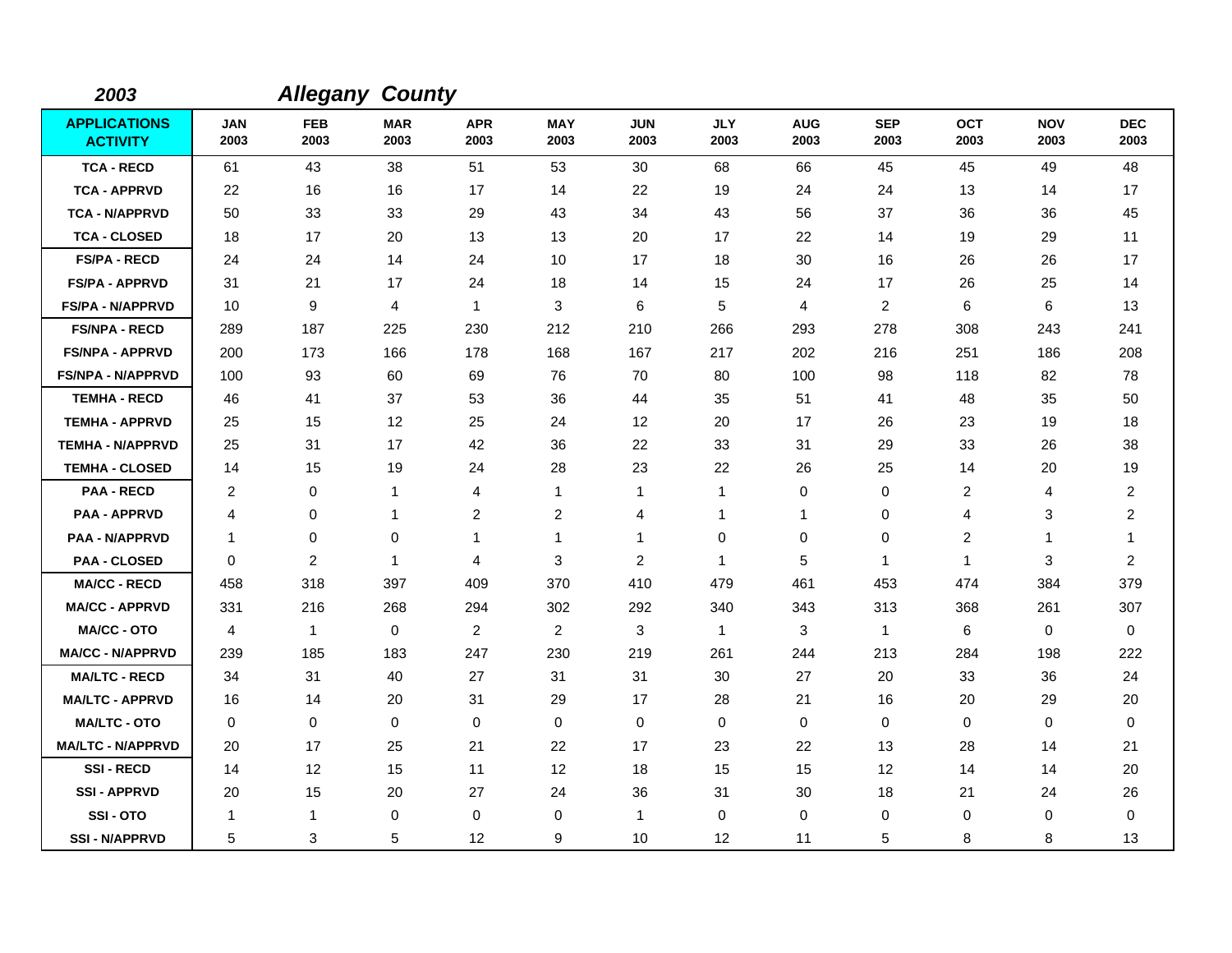| 2003                             |                    |                    | <b>Allegany County</b> |                    |                    |                    |                    |                    |                    |                    |                    |                    |
|----------------------------------|--------------------|--------------------|------------------------|--------------------|--------------------|--------------------|--------------------|--------------------|--------------------|--------------------|--------------------|--------------------|
| <b>CASELOAD</b><br><b>COUNTS</b> | <b>JAN</b><br>2003 | <b>FEB</b><br>2003 | <b>MAR</b><br>2003     | <b>APR</b><br>2003 | <b>MAY</b><br>2003 | <b>JUN</b><br>2003 | <b>JLY</b><br>2003 | <b>AUG</b><br>2003 | <b>SEP</b><br>2003 | <b>OCT</b><br>2003 | <b>NOV</b><br>2003 | <b>DEC</b><br>2003 |
| <b>TCA - CASE/PAID</b>           | 218                | 218                | 208                    | 212                | 214                | 219                | 217                | 224                | 236                | 224                | 213                | 222                |
| <b>TCA - ADULT/RECIP</b>         | 134                | 127                | 123                    | 124                | 124                | 124                | 121                | 130                | 132                | 130                | 117                | 131                |
| <b>TCA - CHILD/RECIP</b>         | 370                | 365                | 351                    | 359                | 361                | 340                | 350                | 365                | 376                | 370                | 344                | 381                |
| <b>TCA - TOTAL/RECIP</b>         | 504                | 492                | 474                    | 483                | 485                | 464                | 471                | 495                | 508                | 500                | 461                | 512                |
| <b>TCA - NET/EXPEND</b>          | \$76,517           | \$70,246           | \$69,444               | \$69,664           | \$72,710           | \$65,391           | \$76,437           | \$73,929           | \$109,851          | \$78,181           | \$70,587           | \$75,693           |
| <b>FS/PA - H/HOLD CERT</b>       | 908                | 925                | 892                    | 893                | 904                | 904                | 899                | 912                | 910                | 931                | 926                | 923                |
| <b>FS/PA - H/HOLD PART</b>       | 903                | 921                | 888                    | 888                | 900                | 902                | 896                | 906                | 908                | 930                | 921                | 920                |
| <b>FS/PA - INDVD PART</b>        | 1,262              | 1,292              | 1,219                  | 1,228              | 1,243              | 1,243              | 1,237              | 1,281              | 1,304              | 1,318              | 1,288              | 1,287              |
| <b>FS/NPA - H/HOLD CERT</b>      | 2,281              | 2,305              | 2,338                  | 2,357              | 2,339              | 2,304              | 2,325              | 2,346              | 2,360              | 2,423              | 2,423              | 2,463              |
| <b>FS/NPA - H/HOLD PART</b>      | 2,270              | 2,296              | 2,331                  | 2,350              | 2,327              | 2,295              | 2,316              | 2,337              | 2,355              | 2,408              | 2,414              | 2,446              |
| <b>FS/NPA - INDVD PART</b>       | 5,892              | 5.940              | 6.017                  | 6,040              | 6,027              | 5,960              | 6,049              | 6,116              | 6,103              | 6,203              | 6,238              | 6,295              |
| <b>FS/TOTAL - ISSUED</b>         | \$486,877          | \$500,786          | \$507,519              | \$513,819          | \$512,369          | \$501,255          | \$500,350          | \$506,926          | \$512,241          | \$533,271          | \$538,337          | \$543,410          |
| <b>GPA/PW - CASE/PAID</b>        | 0                  | 0                  | 0                      | 0                  | $\mathbf 0$        | 0                  | $\mathbf 0$        | 0                  | 0                  | 0                  | 0                  | 0                  |
| <b>TEMHA - CASE/PAID</b>         | 218                | 218                | 209                    | 216                | 215                | 196                | 213                | 201                | 215                | 218                | 219                | 241                |
| <b>TEMHA - RECIP</b>             | 216                | 215                | 208                    | 211                | 212                | 196                | 212                | 199                | 215                | 218                | 218                | 212                |
| <b>TEMHA - NET/EXPEND</b>        | \$30,432           | \$31,909           | \$34,884               | \$8,195            | \$22,649           | \$24,067           | \$27,823           | \$26,794           | \$34,944           | \$22,066           | \$25,856           | \$12,389           |
| <b>PAA - CASE/PAID</b>           | 42                 | 40                 | 40                     | 38                 | 38                 | 43                 | 40                 | 36                 | 34                 | 37                 | 36                 | 38                 |
| <b>PAA - RECIP</b>               | 42                 | 40                 | 40                     | 38                 | 38                 | 43                 | 40                 | 36                 | 34                 | 37                 | 36                 | 38                 |
| <b>PAA - NET/EXPEND</b>          | \$8,955            | \$8,382            | \$8,464                | \$8,301            | \$8,421            | \$8,913            | \$8,585            | \$7,673            | \$7,346            | \$7,756            | \$7,592            | \$7,838            |
| <b>MA\CC - CUC</b>               | 4,113              | 4,232              | 4,140                  | 4,311              | 4,209              | 4,381              | 4,255              | 4,277              | 4,692              | 4,930              | 5,068              | 4,911              |
| <b>MA\CC - SPEND DOWN</b>        | 58                 | 71                 | 53                     | 72                 | 57                 | 81                 | 62                 | 59                 | 67                 | 58                 | 73                 | 61                 |
| <b>MA\LTC - CUC</b>              | 811                | 816                | 800                    | 793                | 794                | 799                | 800                | 809                | 817                | 813                | 819                | 822                |
| <b>MA\LTC - SPEND DOWN</b>       | $\mathbf 0$        | 0                  | 0                      | $\mathbf 0$        | 0                  | 0                  | $\mathbf 0$        | 0                  | $\mathbf 0$        | 0                  | 0                  | $\mathbf 0$        |
| SSI-CUC                          | 1,924              | 1,929              | 1,917                  | 1,926              | 1,903              | 1,927              | 1,926              | 1,931              | 1,933              | 1,919              | 1,933              | 1,928              |
| <b>TCA - RECONS</b>              | 10                 | 11                 | 15                     | 16                 | $\overline{7}$     | 10                 | 15                 | 6                  | 10                 | 15                 | 10                 | 10                 |
| <b>PAA - RECONS</b>              | $\overline{c}$     | 0                  | 3                      | $\mathbf 1$        | $\mathbf{1}$       | 0                  | $\mathbf 0$        | $\overline{2}$     | $\mathbf 0$        | 0                  | 0                  | $\mathbf 0$        |
| <b>PA/FS - RECONS</b>            | 129                | 93                 | 92                     | 120                | 129                | 95                 | 106                | 112                | 125                | 140                | 108                | 114                |
| <b>NPA/FS - RECONS</b>           | 288                | 241                | 238                    | 295                | 261                | 232                | 229                | 201                | 252                | 249                | 231                | 267                |
| <b>MA/CC - RECONS</b>            | 570                | 427                | 503                    | 567                | 507                | 450                | 539                | 530                | 528                | 559                | 439                | 473                |
| <b>MA/LTC - RECONS</b>           | 35                 | 40                 | 33                     | 39                 | 35                 | 27                 | 27                 | 29                 | 37                 | 33                 | 21                 | 35                 |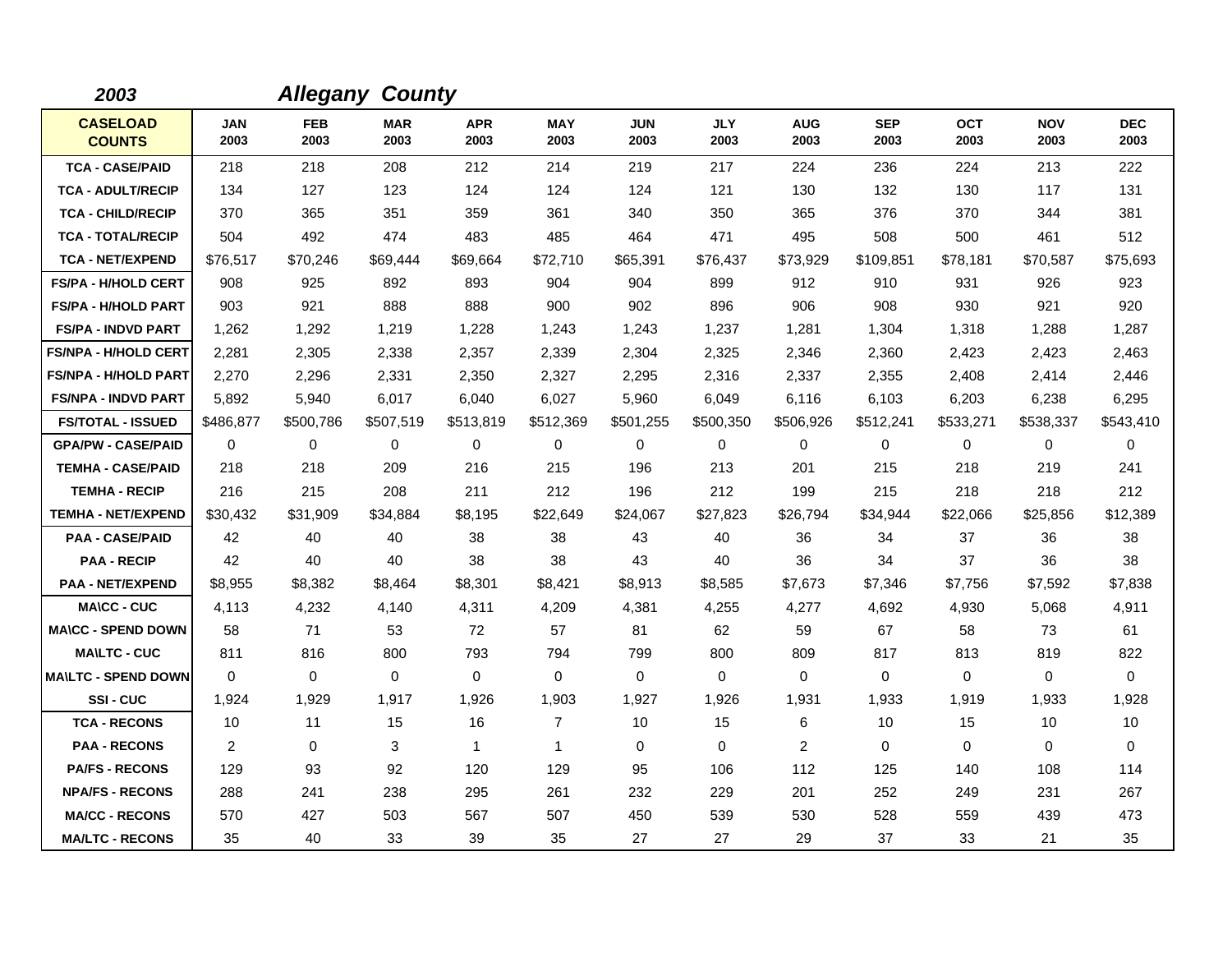| 2004                                   |                    | <b>Allegany</b>    | <b>County</b>      |                         |                    |                    |                    |                    |                    |                    |                    |                    |
|----------------------------------------|--------------------|--------------------|--------------------|-------------------------|--------------------|--------------------|--------------------|--------------------|--------------------|--------------------|--------------------|--------------------|
| <b>APPLICATIONS</b><br><b>ACTIVITY</b> | <b>JAN</b><br>2004 | <b>FEB</b><br>2004 | <b>MAR</b><br>2004 | <b>APR</b><br>2004      | <b>MAY</b><br>2004 | <b>JUN</b><br>2004 | <b>JLY</b><br>2004 | <b>AUG</b><br>2004 | <b>SEP</b><br>2004 | <b>OCT</b><br>2004 | <b>NOV</b><br>2004 | <b>DEC</b><br>2004 |
| <b>TCA - RECD</b>                      | 65                 | 42                 | 72                 | 55                      | 42                 | 47                 | 48                 | 42                 | 58                 | 41                 | 36                 | 44                 |
| <b>TCA - APPRVD</b>                    | 27                 | 16                 | 20                 | 27                      | 21                 | 18                 | 24                 | 16                 | 14                 | 15                 | 8                  | 15                 |
| <b>TCA - N/APPRVD</b>                  | 44                 | 36                 | 40                 | 54                      | 32                 | 33                 | 38                 | 30                 | 44                 | 49                 | 31                 | 35                 |
| <b>TCA - CLOSED</b>                    | 20                 | 18                 | 24                 | 21                      | 20                 | 19                 | 22                 | 20                 | 28                 | 21                 | 14                 | 19                 |
| <b>FS/PA - RECD</b>                    | 13                 | 16                 | 24                 | 30                      | 14                 | 18                 | 25                 | 13                 | 20                 | 25                 | 19                 | 24                 |
| <b>FS/PA - APPRVD</b>                  | 11                 | 10                 | 21                 | 28                      | 14                 | 21                 | 26                 | 16                 | 22                 | 27                 | 21                 | 22                 |
| <b>FS/PA - N/APPRVD</b>                | 3                  | $\overline{c}$     | $\overline{4}$     | 13                      | $\overline{2}$     | 5                  | 5                  | 6                  | 5                  | 5                  | $\mathbf{1}$       | 4                  |
| <b>FS/NPA - RECD</b>                   | 288                | 233                | 258                | 260                     | 227                | 266                | 251                | 275                | 309                | 286                | 278                | 223                |
| <b>FS/NPA - APPRVD</b>                 | 216                | 194                | 187                | 208                     | 191                | 187                | 204                | 198                | 242                | 245                | 209                | 220                |
| <b>FS/NPA - N/APPRVD</b>               | 87                 | 89                 | 81                 | 90                      | 62                 | 68                 | 94                 | 89                 | 89                 | 89                 | 74                 | 96                 |
| <b>TEMHA - RECD</b>                    | 25                 | 30                 | 27                 | 58                      | 41                 | 54                 | 37                 | 45                 | 38                 | 43                 | 38                 | 49                 |
| <b>TEMHA - APPRVD</b>                  | 23                 | 6                  | 5                  | 21                      | 20                 | 21                 | 23                 | 20                 | 23                 | 18                 | 16                 | 15                 |
| <b>TEMHA - N/APPRVD</b>                | 30                 | 15                 | 25                 | 29                      | 25                 | 29                 | 38                 | 22                 | 24                 | 26                 | 38                 | 31                 |
| <b>TEMHA - CLOSED</b>                  | 26                 | 16                 | 15                 | 26                      | 20                 | 22                 | 19                 | 23                 | 14                 | 33                 | 26                 | 25                 |
| <b>PAA - RECD</b>                      | $\mathbf{1}$       | $\overline{c}$     | $\mathbf 0$        | 1                       | $\overline{c}$     | 1                  | $\mathbf{1}$       | 0                  | $\mathbf 1$        | 2                  | 2                  | 0                  |
| <b>PAA - APPRVD</b>                    | 0                  | 4                  | 1                  | 1                       | $\overline{2}$     | 1                  | -1                 | 1                  | 1                  | 3                  | 1                  | 3                  |
| <b>PAA - N/APPRVD</b>                  | 0                  | 2                  | 0                  | 0                       | 0                  | 0                  | 0                  | 0                  | 0                  | 0                  | 0                  | 0                  |
| <b>PAA - CLOSED</b>                    | $\mathbf 1$        | $\mathbf{1}$       | 2                  | $\overline{\mathbf{c}}$ | $\mathbf{1}$       | $\overline{2}$     | 2                  | 0                  | 1                  | $\mathbf{1}$       | 2                  | $\overline{2}$     |
| <b>MA/CC - RECD</b>                    | 397                | 376                | 406                | 455                     | 358                | 405                | 455                | 422                | 464                | 430                | 357                | 365                |
| <b>MA/CC - APPRVD</b>                  | 305                | 268                | 302                | 343                     | 297                | 284                | 341                | 307                | 395                | 360                | 254                | 300                |
| <b>MA/CC - OTO</b>                     | 3                  | 1                  | $\mathbf 0$        | 0                       | 3                  | $\mathbf{1}$       | $\overline{2}$     | $\overline{2}$     | 2                  | $\mathbf 0$        | $\mathbf{1}$       | 0                  |
| <b>MA/CC - N/APPRVD</b>                | 199                | 163                | 226                | 210                     | 201                | 201                | 221                | 215                | 243                | 190                | 190                | 200                |
| <b>MA/LTC - RECD</b>                   | 24                 | 26                 | 29                 | 32                      | 18                 | 18                 | 30                 | 31                 | 31                 | 30                 | 22                 | 33                 |
| <b>MA/LTC - APPRVD</b>                 | 11                 | 9                  | 34                 | 21                      | 20                 | 42                 | 29                 | 23                 | 11                 | 17                 | 20                 | 27                 |
| <b>MA/LTC - OTO</b>                    | 0                  | 0                  | 0                  | 0                       | 0                  | 0                  | 0                  | 0                  | $\mathbf 0$        | $\mathbf 0$        | 0                  | 0                  |
| <b>MA/LTC - N/APPRVD</b>               | 12                 | 6                  | 27                 | 23                      | 18                 | 33                 | 30                 | 42                 | 22                 | 27                 | 25                 | 26                 |
| <b>SSI-RECD</b>                        | 8                  | 18                 | 12                 | 21                      | 15                 | 23                 | 30                 | 27                 | 30                 | 15                 | 22                 | 24                 |
| <b>SSI-APPRVD</b>                      | 23                 | 27                 | 28                 | 33                      | 28                 | 30                 | 40                 | 33                 | 42                 | 27                 | 27                 | 32                 |
| SSI-OTO                                | 0                  | 0                  | $\mathbf 0$        | 0                       | 0                  | 0                  | 0                  | 0                  | $\Omega$           | 0                  | $\mathbf{1}$       | 0                  |
| <b>SSI-N/APPRVD</b>                    | 2                  | 4                  | 8                  | 9                       | 8                  | 15                 | $12 \overline{ }$  | 14                 | 21                 | $\overline{7}$     | 11                 | 11                 |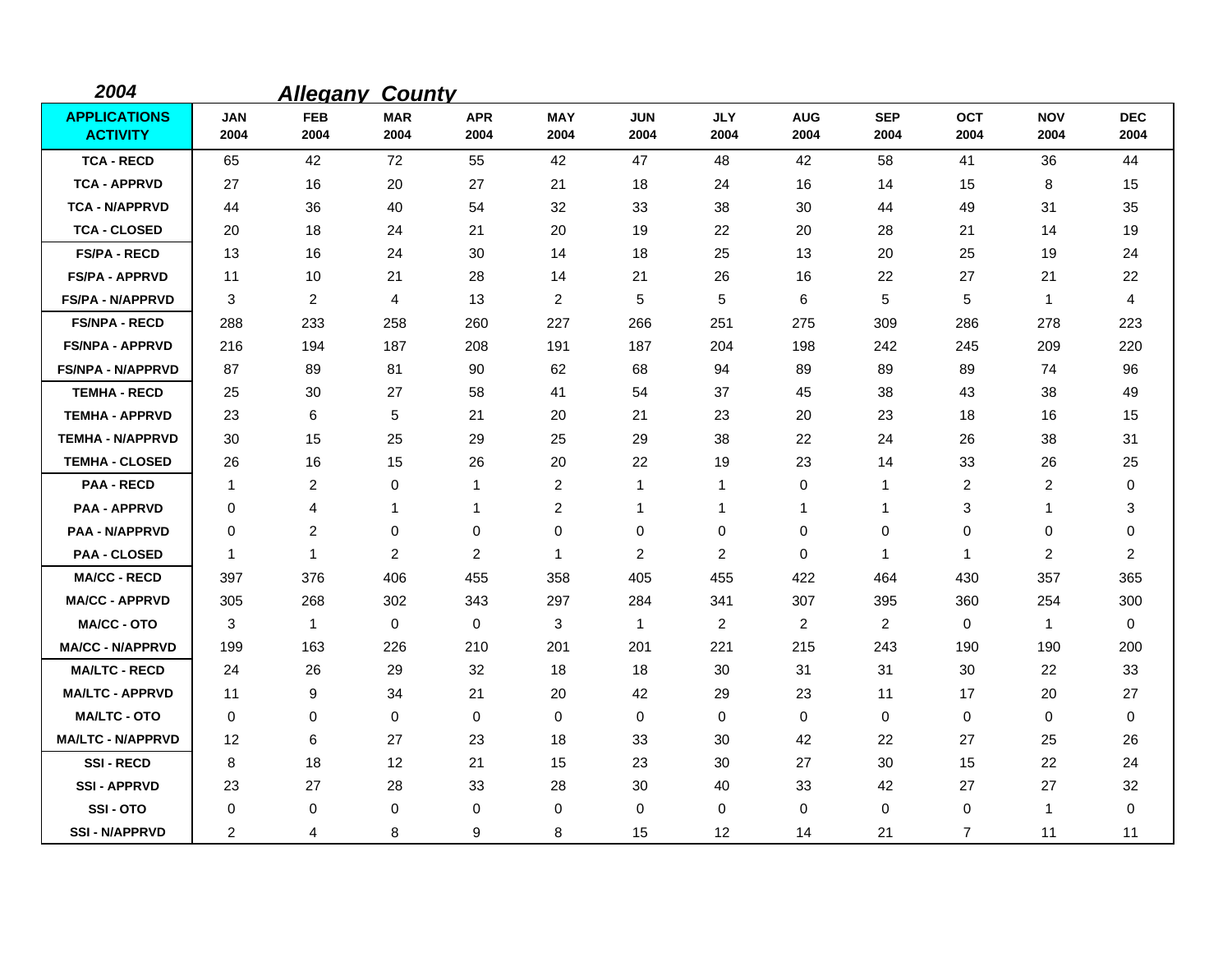| 2004                             |                    |             | <b>Allegany County</b> |                    |                    |                    |                    |                    |                    |                    |                    |                    |
|----------------------------------|--------------------|-------------|------------------------|--------------------|--------------------|--------------------|--------------------|--------------------|--------------------|--------------------|--------------------|--------------------|
| <b>CASELOAD</b><br><b>COUNTS</b> | <b>JAN</b><br>2004 | FEB<br>2004 | <b>MAR</b><br>2004     | <b>APR</b><br>2004 | <b>MAY</b><br>2004 | <b>JUN</b><br>2004 | <b>JLY</b><br>2004 | <b>AUG</b><br>2004 | <b>SEP</b><br>2004 | <b>OCT</b><br>2004 | <b>NOV</b><br>2004 | <b>DEC</b><br>2004 |
| <b>TCA - CASE/PAID</b>           | 228                | 227         | 228                    | 238                | 245                | 235                | 237                | 233                | 220                | 223                | 212                | 208                |
| <b>TCA - ADULT/RECIP</b>         | 131                | 125         | 134                    | 138                | 144                | 133                | 137                | 137                | 135                | 129                | 117                | 105                |
| <b>TCA - CHILD/RECIP</b>         | 386                | 376         | 377                    | 398                | 420                | 416                | 414                | 397                | 355                | 357                | 340                | 332                |
| <b>TCA - TOTAL/RECIP</b>         | 517                | 501         | 511                    | 536                | 564                | 549                | 551                | 534                | 490                | 486                | 457                | 437                |
| <b>TCA - NET/EXPEND</b>          | \$71,036           | \$71,506    | \$72,041               | \$77,143           | \$79,827           | \$79,094           | \$79.779           | \$75,141           | \$88,794           | \$75,656           | \$73,337           | \$69,230           |
| <b>FS/PA - H/HOLD CERT</b>       | 914                | 912         | 918                    | 922                | 942                | 958                | 951                | 959                | 971                | 974                | 970                | 965                |
| <b>FS/PA - H/HOLD PART</b>       | 910                | 910         | 916                    | 921                | 942                | 955                | 946                | 957                | 967                | 970                | 970                | 961                |
| <b>FS/PA - INDVD PART</b>        | 1,286              | 1,282       | 1,281                  | 1,279              | 1,321              | 1,349              | 1,348              | 1,383              | 1,368              | 1,349              | 1,347              | 1,312              |
| <b>FS/NPA - H/HOLD CERT</b>      | 2,496              | 2,510       | 2,539                  | 2,585              | 2,563              | 2,534              | 2,515              | 2,506              | 2,489              | 2,537              | 2,561              | 2,619              |
| <b>FS/NPA - H/HOLD PART</b>      | 2,486              | 2,505       | 2,525                  | 2,574              | 2,554              | 2,524              | 2,499              | 2,497              | 2,472              | 2,523              | 2,552              | 2,605              |
| <b>FS/NPA - INDVD PART</b>       | 6,343              | 6,386       | 6,441                  | 6,579              | 6,514              | 6,440              | 6,395              | 6,388              | 6,316              | 6,498              | 6,522              | 6,628              |
| <b>FS/TOTAL - ISSUED</b>         | \$557,678          | \$558,823   | \$565,142              | \$577,946          | \$581,991          | \$577,642          | \$570,316          | \$567,981          | \$560,243          | \$617,246          | \$617,690          | \$621,572          |
| <b>GPA/PW - CASE/PAID</b>        | 0                  | $\mathbf 0$ | 0                      | $\mathbf 0$        | 0                  | $\mathbf 0$        | 0                  | 0                  | $\Omega$           | 0                  | $\mathbf 0$        | 0                  |
| <b>TEMHA - CASE/PAID</b>         | 222                | 201         | 189                    | 193                | 213                | 217                | 226                | 224                | 242                | 232                | 233                | 218                |
| <b>TEMHA - RECIP</b>             | 222                | 201         | 189                    | 193                | 211                | 217                | 226                | 224                | 242                | 229                | 233                | 217                |
| <b>TEMHA - NET/EXPEND</b>        | \$32,673           | \$26,667    | \$25,983               | \$34,951           | \$24,567           | \$22,091           | \$28,307           | \$34,959           | \$21,492           | \$29,352           | \$21,597           | \$32,037           |
| <b>PAA - CASE/PAID</b>           | 38                 | 39          | 40                     | 39                 | 40                 | 40                 | 40                 | 40                 | 40                 | 42                 | 41                 | 44                 |
| <b>PAA - RECIP</b>               | 38                 | 39          | 40                     | 39                 | 40                 | 40                 | 40                 | 40                 | 40                 | 42                 | 41                 | 44                 |
| <b>PAA - NET/EXPEND</b>          | \$7,824            | \$8,387     | \$8,467                | \$8,387            | \$7,977            | \$8,467            | \$8,463            | \$10,003           | \$9,542            | \$9,706            | \$8,587            | \$8,751            |
| <b>MA\CC - CUC</b>               | 4,928              | 5.114       | 5,012                  | 5,249              | 5,056              | 5,218              | 5,085              | 5,045              | 5,315              | 5,152              | 5,287              | 5,109              |
| <b>MA\CC - SPEND DOWN</b>        | 60                 | 76          | 51                     | 72                 | 49                 | 60                 | 49                 | 54                 | 75                 | 65                 | 76                 | 56                 |
| <b>MA\LTC - CUC</b>              | 800                | 783         | 774                    | 773                | 780                | 791                | 784                | 771                | 761                | 754                | 762                | 770                |
| <b>MAILTC - SPEND DOWN</b>       | $\Omega$           | 0           | 0                      | $\Omega$           | 0                  | 0                  | $\Omega$           | 0                  | $\Omega$           | 0                  | $\mathbf 0$        | 0                  |
| SSI-CUC                          | 1,913              | 1,917       | 1,921                  | 1,940              | 1,944              | 1,957              | 1,957              | 1,961              | 1,985              | 1,984              | 1,994              | 1,996              |
| <b>TCA - RECONS</b>              | 12                 | 14          | 16                     | 15                 | 10                 | 10                 | 19                 | 9                  | 11                 | 16                 | 12                 | 13                 |
| <b>PAA - RECONS</b>              | 2                  | 0           | $\mathbf 1$            | $\mathbf{1}$       | $\overline{2}$     | $\Omega$           | 2                  | $\Omega$           | $\Omega$           | $\Omega$           | $\mathbf 0$        | $\Omega$           |
| <b>PA/FS - RECONS</b>            | 111                | 114         | 118                    | 131                | 110                | 126                | 127                | 119                | 134                | 136                | 106                | 122                |
| <b>NPA/FS - RECONS</b>           | 253                | 226         | 258                    | 269                | 288                | 228                | 249                | 222                | 200                | 242                | 239                | 279                |
| <b>MA/CC - RECONS</b>            | 443                | 437         | 478                    | 521                | 554                | 430                | 476                | 528                | 491                | 540                | 423                | 446                |
| <b>MA/LTC - RECONS</b>           | 23                 | 35          | 23                     | 21                 | 23                 | 17                 | 19                 | 16                 | 22                 | 26                 | 15                 | 25                 |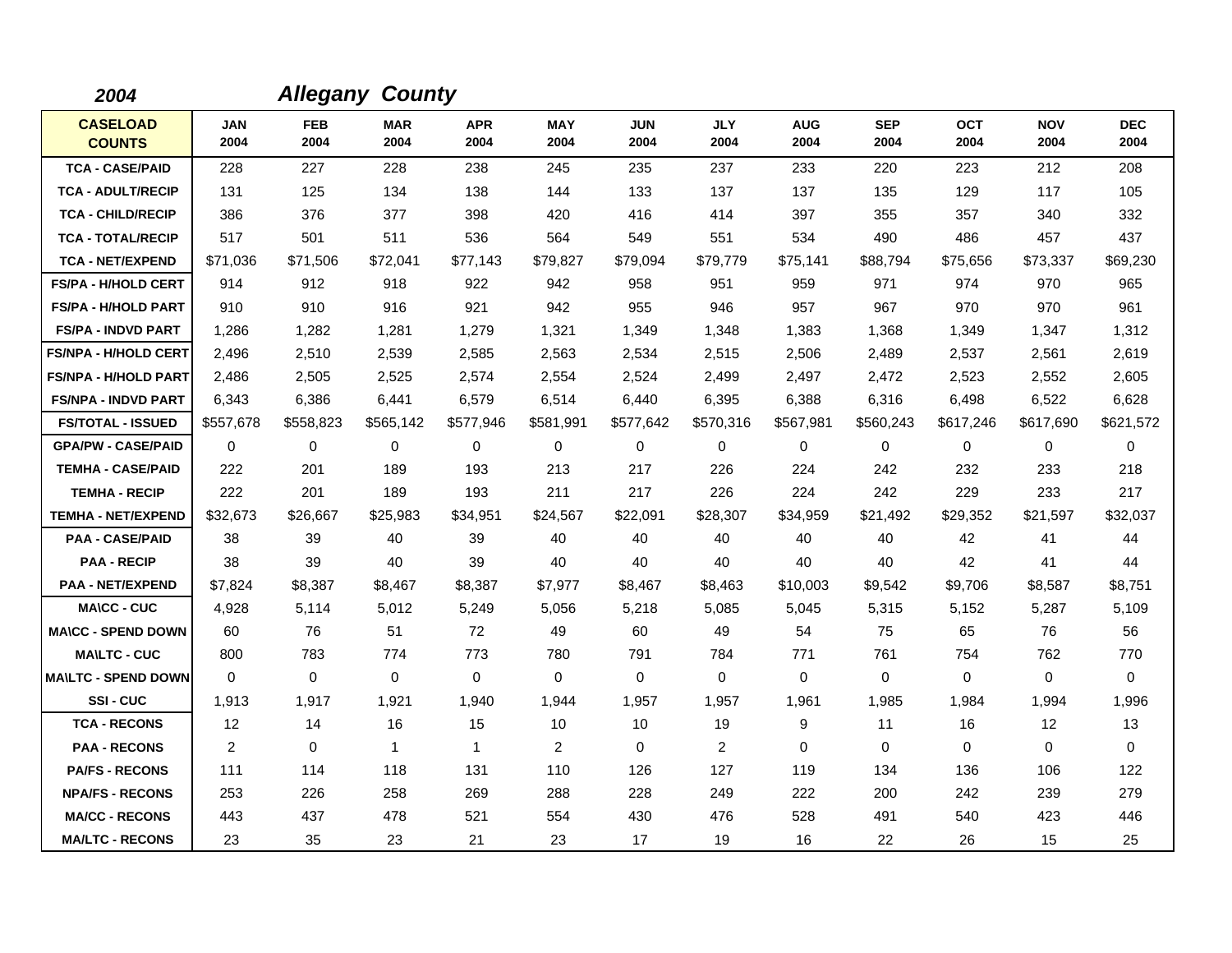| 2005                                   |                    | <b>Allegany County</b> |                    |                    |                    |                    |                    |                            |                    |                    |                    |                    |
|----------------------------------------|--------------------|------------------------|--------------------|--------------------|--------------------|--------------------|--------------------|----------------------------|--------------------|--------------------|--------------------|--------------------|
| <b>APPLICATIONS</b><br><b>ACTIVITY</b> | <b>JAN</b><br>2005 | <b>FEB</b><br>2005     | <b>MAR</b><br>2005 | <b>APR</b><br>2005 | <b>MAY</b><br>2005 | <b>JUN</b><br>2005 | <b>JLY</b><br>2005 | <b>AUG</b><br>2005         | <b>SEP</b><br>2005 | <b>OCT</b><br>2005 | <b>NOV</b><br>2005 | <b>DEC</b><br>2005 |
| <b>TCA - RECD</b>                      | 28                 | 23                     | 52                 | 42                 | 43                 | 46                 |                    |                            |                    |                    |                    |                    |
| <b>TCA - APPRVD</b>                    | 11                 | 8                      | 16                 | 23                 | 18                 | 20                 |                    |                            |                    |                    |                    |                    |
| <b>TCA - N/APPRVD</b>                  | 31                 | 13                     | 26                 | 43                 | 27                 | 40                 |                    | NEW FORMAT AS OF JULY 2005 |                    |                    |                    |                    |
| <b>TCA - CLOSED</b>                    | 17                 | 19                     | 15                 | 17                 | 25                 | 15                 |                    |                            |                    |                    |                    |                    |
| <b>FS/PA - RECD</b>                    | 28                 | 26                     | 29                 | 17                 | 15                 | 13                 |                    |                            |                    |                    |                    |                    |
| <b>FS/PA - APPRVD</b>                  | 19                 | 29                     | 26                 | 21                 | 12                 | 14                 |                    |                            |                    |                    |                    |                    |
| <b>FS/PA - N/APPRVD</b>                | 5                  | 6                      | 6                  | 5                  | $\mathbf{1}$       | 6                  |                    |                            |                    |                    |                    |                    |
| <b>FS/NPA - RECD</b>                   | 257                | 214                    | 312                | 217                | 239                | 246                |                    | NEW FORMAT AS OF JULY 2005 |                    |                    |                    |                    |
| <b>FS/NPA - APPRVD</b>                 | 189                | 207                    | 230                | 191                | 180                | 213                |                    |                            |                    |                    |                    |                    |
| <b>FS/NPA - N/APPRVD</b>               | 75                 | 61                     | 66                 | 83                 | 62                 | 72                 |                    |                            |                    |                    |                    |                    |
| <b>TEMHA - RECD</b>                    | 48                 | 36                     | 40                 | 37                 | 46                 | 39                 |                    |                            |                    |                    |                    |                    |
| <b>TEMHA - APPRVD</b>                  | 16                 | 28                     | 19                 | 22                 | 18                 | 14                 |                    |                            |                    |                    |                    |                    |
| <b>TEMHA - N/APPRVD</b>                | 34                 | 25                     | 25                 | 36                 | 25                 | 25                 |                    |                            |                    |                    |                    |                    |
| <b>TEMHA - CLOSED</b>                  | 30                 | 21                     | 23                 | 28                 | 26                 | $30\,$             |                    |                            |                    |                    |                    |                    |
| <b>PAA - RECD</b>                      | 0                  | $\mathbf{1}$           | $\overline{2}$     | 1                  | 0                  | $\mathbf 1$        |                    |                            |                    |                    |                    |                    |
| <b>PAA - APPRVD</b>                    | 0                  | $\overline{c}$         | $\boldsymbol{2}$   | 1                  | 1                  | -1                 |                    |                            |                    |                    |                    |                    |
| <b>PAA - N/APPRVD</b>                  | 0                  | $\mathbf{1}$           | 1                  | 0                  | 0                  | -1                 |                    |                            |                    |                    |                    |                    |
| <b>PAA - CLOSED</b>                    | $\mathbf{2}$       | 3                      | $\mathbf{1}$       | $\mathbf{1}$       | $\overline{2}$     | 4                  |                    |                            |                    |                    |                    |                    |
| <b>MA/CC - RECD</b>                    | 390                | 342                    | 468                | 384                | 387                | 443                |                    |                            |                    |                    |                    |                    |
| <b>MA/CC - APPRVD</b>                  | 274                | 308                    | 384                | 293                | 287                | 343                |                    |                            |                    |                    |                    |                    |
| <b>MA/CC - OTO</b>                     | 0                  | $\mathbf{1}$           | $\mathbf{1}$       | $\overline{c}$     | 4                  | $\mathbf{1}$       |                    |                            |                    |                    |                    |                    |
| <b>MA/CC - N/APPRVD</b>                | 172                | 174                    | 221                | 225                | 180                | 203                |                    |                            |                    |                    |                    |                    |
| <b>MA/LTC - RECD</b>                   | 29                 | 32                     | 39                 | 28                 | 37                 | 37                 |                    |                            |                    |                    |                    |                    |
| <b>MA/LTC - APPRVD</b>                 | 41                 | 45                     | 32                 | 26                 | 19                 | 35                 |                    |                            |                    |                    |                    |                    |
| <b>MA/LTC - OTO</b>                    | 0                  | 0                      | $\mathbf 0$        | 0                  | 0                  | 0                  |                    |                            |                    |                    |                    |                    |
| <b>MA/LTC - N/APPRVD</b>               | 50                 | 47                     | 34                 | 30                 | 29                 | 34                 |                    |                            |                    |                    |                    |                    |
| <b>SSI-RECD</b>                        | 17                 | 16                     | 26                 | 26                 | 15                 | 22                 |                    |                            |                    |                    |                    |                    |
| <b>SSI - APPRVD</b>                    | 27                 | 40                     | 39                 | 38                 | 27                 | 32                 |                    |                            |                    |                    |                    |                    |
| SSI-OTO                                | 0                  | 0                      | $\mathbf 0$        | 0                  | 0                  | $\mathbf{1}$       |                    |                            |                    |                    |                    |                    |
| <b>SSI - N/APPRVD</b>                  | 15                 | 16                     | 12                 | 17                 | 6                  | $10$               |                    |                            |                    |                    |                    |                    |